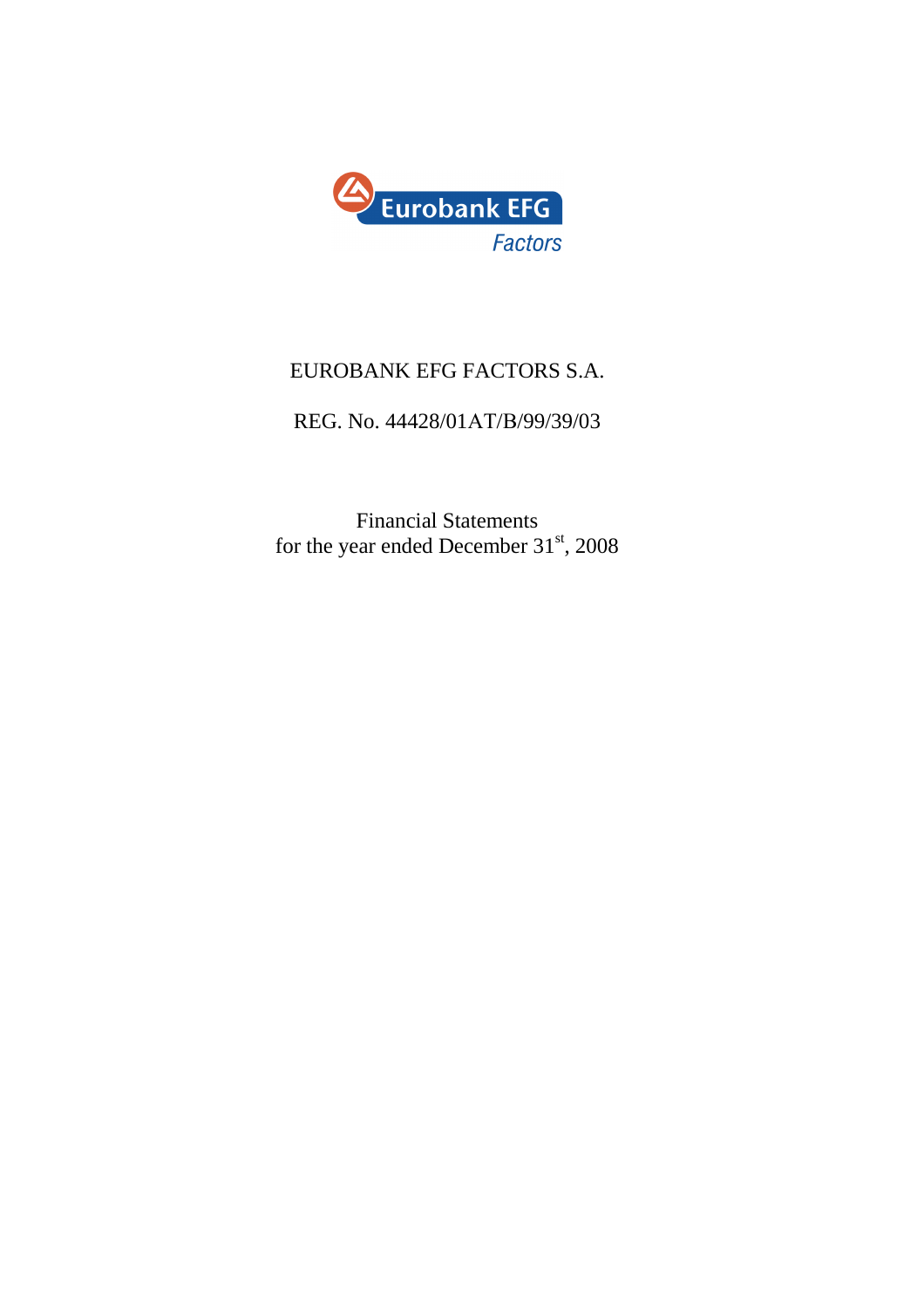

# **Contents**

|                | Director's Report                             | Page         | 3           |  |
|----------------|-----------------------------------------------|--------------|-------------|--|
|                | Income statement                              |              |             |  |
|                | <b>Balance Sheet</b>                          |              |             |  |
|                | Statement of changes in equity                | Page<br>Page | 6<br>7      |  |
|                | Cash flow statement                           | Page         | $\,$ 8 $\,$ |  |
| $\mathbf{1}$   | General Information                           | Page         | 9           |  |
| $\overline{c}$ | Summary of significant accounting policies    | Page         | 9           |  |
| 3              | <b>Financial Risk Management</b>              | Page         | 14          |  |
| 3.1            | Credit Risk                                   | Page         | 14          |  |
| 3.2            | <b>Market Risk</b>                            | Page         | 17          |  |
| 3.2.1          | <b>Currency Risk</b>                          | Page         | 17          |  |
|                | 3.2.2 Interest Rate Risk                      | Page         | 18          |  |
| 3.3            | <b>Liquidity Risk</b>                         | Page         | 20          |  |
| 3.4            | Capital adequity                              | Page         | 20          |  |
| 3.5            | Fair value assesment                          | Page         | 21          |  |
| 4              | Critical accounting estimates and assumptions | Page         | 21          |  |
| 5              | Net interest income                           | Page         | 22          |  |
| 6              | Net commission income                         | Page         | 22          |  |
| 7              | Other income                                  | Page         | $22\,$      |  |
| $\,8\,$        | Payroll and Staff Costs                       | Page         | $22\,$      |  |
| 9              | Administrative expenses                       | Page         | 23          |  |
| 10             | Impairment of trade receivables               | Page         | 23          |  |
| 11             | Income tax expense                            | Page         | 23          |  |
| 12             | Cash and Cash Equivalents                     | Page         | 24          |  |
| 13             | Advances to customers                         | Page         | 24          |  |
| 14             | Intangible assets                             | Page         | 24          |  |
| 15             | Property, plant and equipment                 | Page         | 25          |  |
| 16             | Deferred income tax Assets-Liabilities        | Page         | 26          |  |
| 17             | <b>Other Assets</b>                           | Page         | 26          |  |
| 18             | Due to banks                                  | Page         | 27          |  |
| 19             | Due to customers                              | Page         | 27          |  |
| 20             | Corporate Bonds                               | Page         | $27\,$      |  |
| 21             | Financial derivative instruments              | Page         | 29          |  |
| 22             | Current income tax liabilities                | Page         | 29          |  |
| 23             | Retirement benefit obligations                | Page         | 29          |  |
| 24             | Other liabilities                             | Page         | 29          |  |
| 25             | Share Capital                                 | Page         | 30          |  |
| 26             | <b>Statutory Reserve</b>                      | Page         | 30          |  |
| 27             | Retained earnings                             | Page         | 30          |  |
| 28             | <b>Operational Lease Commitments</b>          | Page         | 30          |  |
| 29             | Related party transactions                    | Page         | 30          |  |
| 30             | <b>Contingent Liabilities</b>                 | Page         | 32          |  |
| 31             | Events after the balance sheet date.          | Page         | 32          |  |
|                | Auditor's report                              | Page         | 33          |  |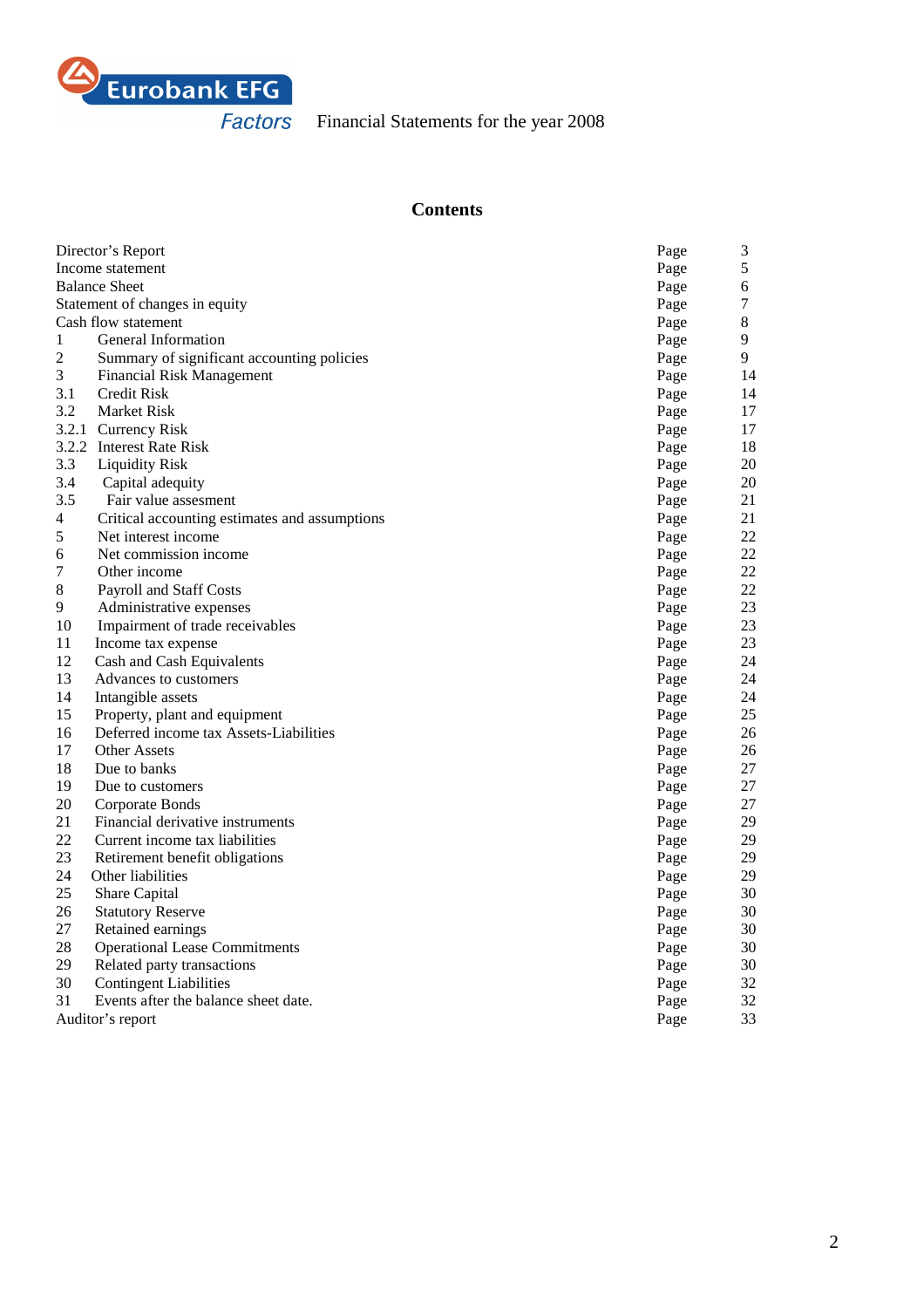

#### DIRECTORS' REPORT FOR THE YEAR 2008 FOR THE SOCIÉTÉ ANONYME EUROBANK EFG FACTORS SA

------------------------------------------------------------------------------------------------------------------

#### TO THE ANNUAL GENERAL ASSEMBLY OF THE SHAREHOLDERS OF THE COMPANY "EUROBANK EFG FACTORS S.A."

Dear Shareholders,

We submit the company's financial information for the financial year 2008.

#### FINANCIAL CONDITION OF THE COMPANY

The said financial year is the eight consecutive such year for the company and includes the period from January  $1<sup>st</sup>$ , 2008 to December  $31<sup>st</sup>$ , 2008.

The financial statements for the aforementioned year that are published and submitted to the General Assembly have been prepared in accordance with the International Financial Reporting Standards. Detailed information with respect to the principal accounting policies pursued as per above, is presented in the Notes to the Financial Statements, as at December 31st, 2008. The Company's Board of Directors has approved said financial statements in its meeting dated March 30th, 2009.

The Board of Directors states the following:

# **Overview:**

2008 was a year of dynamic growth for Eurobank EFG Factors in the Factoring and Forfaiting sectors, both in Greece, and in the countries where the company is present. The 01/01/2008 – 31/12/2008 financial year closed with significant results and further growth prospects for the company.

Factoring turnover amounted to  $\in 2,891,394$  thousand in total, as compared to  $\in 2,023,593$  thousand in the previous year, thus registering an increase of 42.88 %, and which can be attributed to the continuous supply of Factoring and Forfaiting specialized products to our customers. As a result of that, customer financing increased markedly by 61.31% and amounted to € 885,849 thousand in end 2008 (2007: € 549,147).

The company holds in 2008, much as it did in past years, a leading position within the Greek Factoring and Forfaiting market, achieving an increase in turnover and a concurrent growth of its active customer roster by 17%. The company also registered significant growth in International Factoring at a yearly volume of  $\epsilon$  463,510 thousand, and in accordance with F.C.I. official data, its market share is estimated at 48,23% (47,79 % export and 50,67% import factoring) for the year 2008.

This important yearly increase of the company's market share was reflected equally in total profits (pre-tax), which amounted to  $\in$  10,826,499 as compared to  $\in$  7,605,721 in the pevious year (2007), that is, marking an increase of 42.35 %.

In December of the year 2008 and despite the existing global economic recession, the company successfully implemented an increase of its share capital, issuing new shares with a total value of  $\epsilon$  15,000,000. Total Share Capital, including share premium, amounts to  $\epsilon$  39,898,300 from  $\epsilon$  24,928,000in 2007, while total equity for the company, now amounts to  $\epsilon$ 59,957,275 from € 42,197,706.

On 31/12/2008 the company numbered a total of 61 employees in Greece and 9 employees in Bulgaria, in the Sofia Branch (2007: 59 in Greece and 10 in Bulgaria).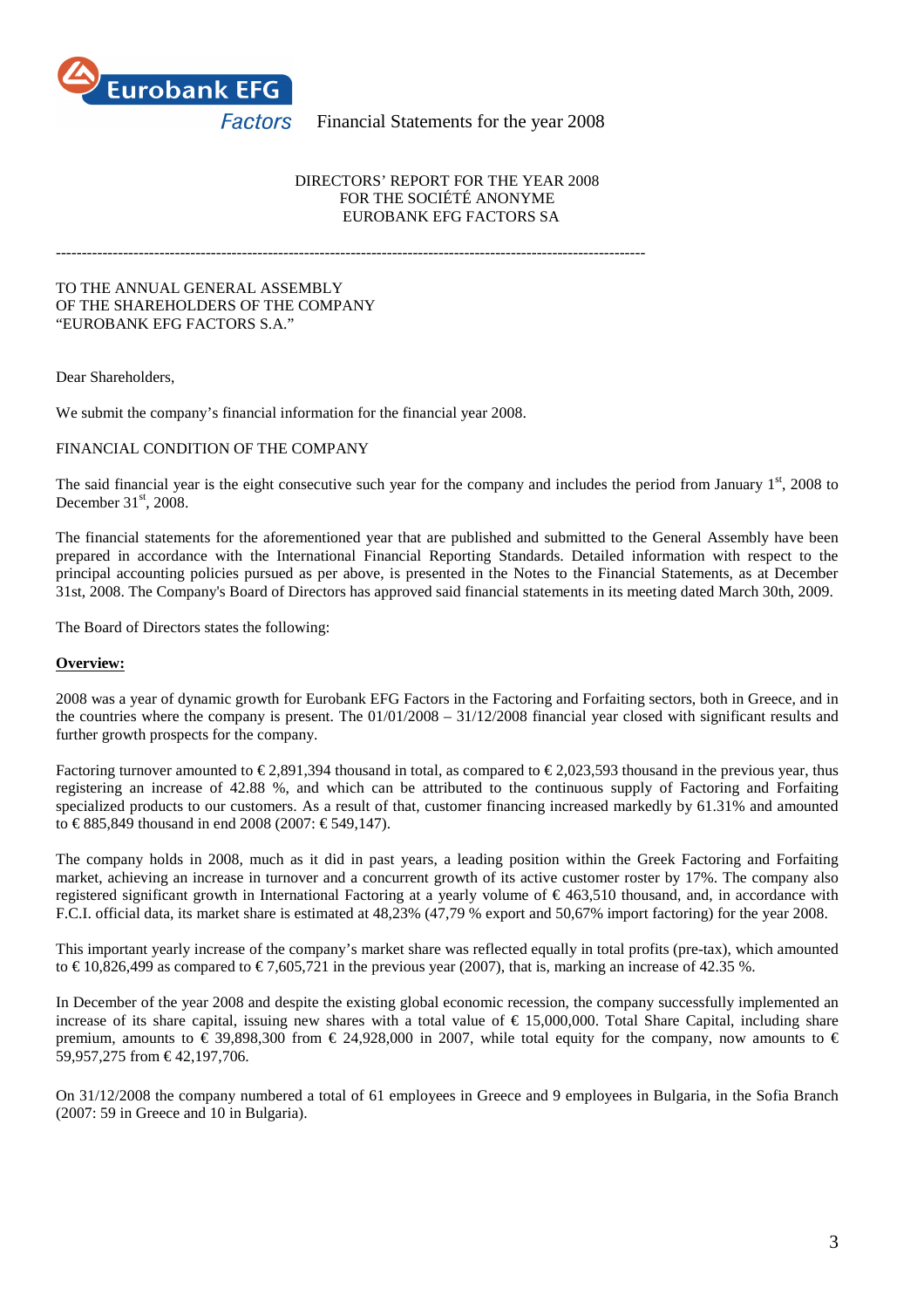

# **Major events:**

Operating in a markedly competitive environment, Eurobank EFG Factors achieved in the year 2008, rates of development greater than the total domestic Factoring and Forfaiting market, via its continuously improving quality of services and innovative products offered.

Eurobank EFG Factors was ranked 4<sup>th</sup> "Export & Import Factor" worldwide and 1<sup>st</sup> "Export Factor" in Europe for Year 2007. The company attained this important distinction on the basis of specific quality and quantity criteria, in the course of the 40<sup>th</sup> annual Factors Chain International (F.C.I.) Meeting, which was held in Kyoto, Japan, in October 2008..

Eurobank EFG Factors, alongside its domestic activities, cooperates directly with the affiliate companies or Factoring departments of the Eurobank EFG Group in Bulgaria, Turkey and Romania, bolstering the presence and enhancing the portfolio of the Group in the countries of New Europe.

The *'N-Factor'* client-centered system*,* the '*CRM'* Factoring system, as well as the '*F.I.S'* Forfaiting systems are software applications that have been developed in-house and installed with success both in Greece and in the collaborating units abroad, as fully supporting the Factoring and Forfaiting services of the Eurobank EFG Group.

Eurobank EFG, our parent company, one of the most innovative banking institutions, and one that aims principally at optimal customer satisfaction, has created a new Division under the name **Corporate Transaction Banking (CTB)**. The Core / Membership of this new team, is our own company, Eurobank EFG Factors, as well as the Trade Finance and Payments & Cash Management departments. CTB's main aim is the effective coverage of the customer's needs in Greece and abroad, both in terms of liquidity and payments, and with respect to cash and receivables management and collection.

# **Outlook:**

The increasing need of enterprises for liquidity as well as with respect to the management, collection and credit protection of their trade receivables, renders Factoring and Forfaiting a necessary financial instrument for their further development both in Greece and abroad, while, at the same time, the increased preference of financial groups for short-term financing based on the customer's supply chain, aiming at the optimal safeguarding of their credits as well as at the better management of liquidity, leads the Factoring and Forfaiting market to new levels of growth.

The company's participation in the Corporate Transaction Banking Division for the development of its operations, in conjunction with the optimization of software applications to manage operational and credit risks, will establish Eurobank EFG Factors as a leader among Factoring and Forfaiting providers.

At the same time, growth is expected in the company's international activities, in the context of its strategic partnership with the affiliate companies or of the Factoring departments of the Eurobank EFG Group in Bulgaria, Turkey and Romania, mostly via cross-selling and the further exploration of the client base and of the gamut or products on offer.

Moreover, you should be informed and alerted to the fact that the company does not hold any securities, maintains no foreign currency deposits and does not own any real property. Furthermore, from the end of the financial year and to this date, no events have occurred that would alter the financial position of the company, or would dictate any readjustment of the Balance Sheet items.

Given the present report, and the financial statements before you, you are kindly requested to decide on the issues constituting the agenda of this General Assembly.

In concluding our report, we consider necessary to thank all our employees for their contribution to the company's growing success.

Ag. Paraskevi, March 30<sup>th</sup>, 2009

THE CHAIRMAN OF THE BOARD THE GENERAL MANAGER & BOARD MEMBER

ANDREAS CHASAPIS GEORGE KARAGIANNOPOULOS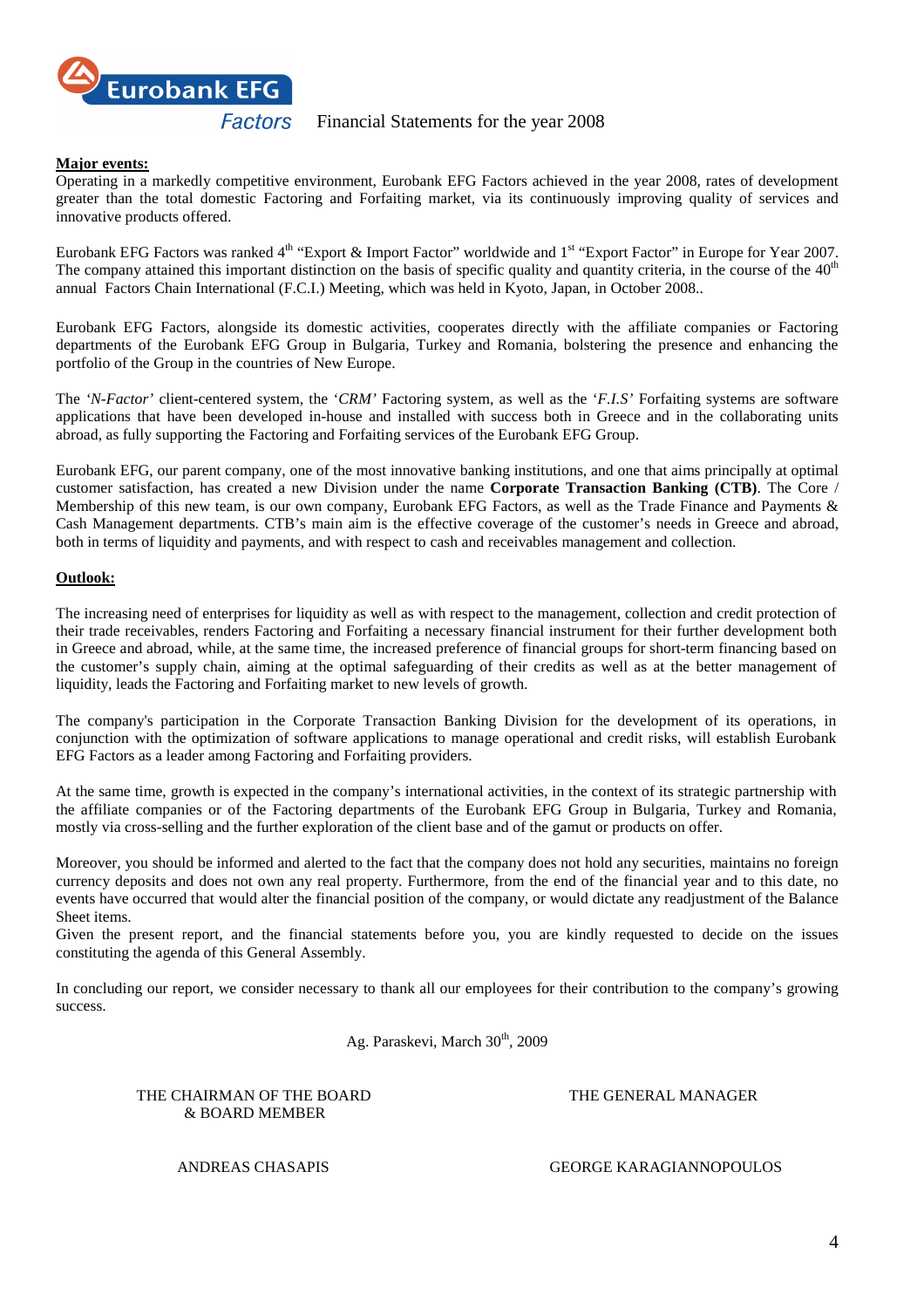

# **EUROBANK EFG FACTORS A.E.**

# **Income statement**

9th Fiscal Year (January 1st - December 31st, 2008)

(Amounts in €)

|                               | <b>Note</b>    | <b>Year ended December 31st</b><br>2008      | 2007                           |
|-------------------------------|----------------|----------------------------------------------|--------------------------------|
| Interest and related income   | 5              | 29.160.009,27                                | 21.476.426,45                  |
| Interest and related expenses | 5              | (20.160.806, 83)                             | (14.888.632,75)                |
| Net interest income           |                | 8.999.202,44                                 | 6.587.793,70                   |
| Commission income             | 6              | 7.218.670,16                                 | 5.829.481,84                   |
| <b>Commission expenses</b>    | 6              | (1.207.309,45)                               | (1.486.188, 94)                |
| Net commission income         |                | 6.011.360,71                                 | 4.343.292,90                   |
| Other income (expenses)       | $\overline{7}$ | (24.032, 40)                                 | 130.097,17                     |
| <b>Total income</b>           |                | 14.986.530,75                                | 11.061.183,77                  |
| <b>Impairment of trade</b>    |                |                                              |                                |
| receivables                   | 10             | (272.784, 24)                                | (66.192, 13)                   |
| Payroll and staff costs       | 8              | (3.024.889, 47)                              | (2.578.086, 84)                |
| Administration expenses       | 9              | (756.574,06)                                 | (704.934, 99)                  |
| Depreciation                  | 14,15          | (105.783, 64)                                | (106.248, 36)                  |
| <b>Total expenses</b>         |                | (3.887.247, 17)                              | (3.389.270, 19)                |
| Profit before tax             |                | 10.826.499,34                                | 7.605.721,45                   |
| Income tax expense            | 11             | (2.356.493, 85)                              | (1.931.196, 21)                |
| Net profit after tax          |                | 8.470.005,49                                 | 5.674.525,24                   |
|                               |                | Ag. Paraskevi, March 30 <sup>th</sup> , 2009 |                                |
| THE CHAIRMAN                  |                | THE GENERAL MANAGER                          | THE DEPUTY GEN. MANAGER        |
| OF THE BOARD                  |                |                                              | FINANCE ADMINISTRATION CONTROL |
| ANDREAS CHASAPIS              |                | <b>GEORGE KARAGIANNOPOULOS</b>               | CONSTANTIN COUROUSSIS          |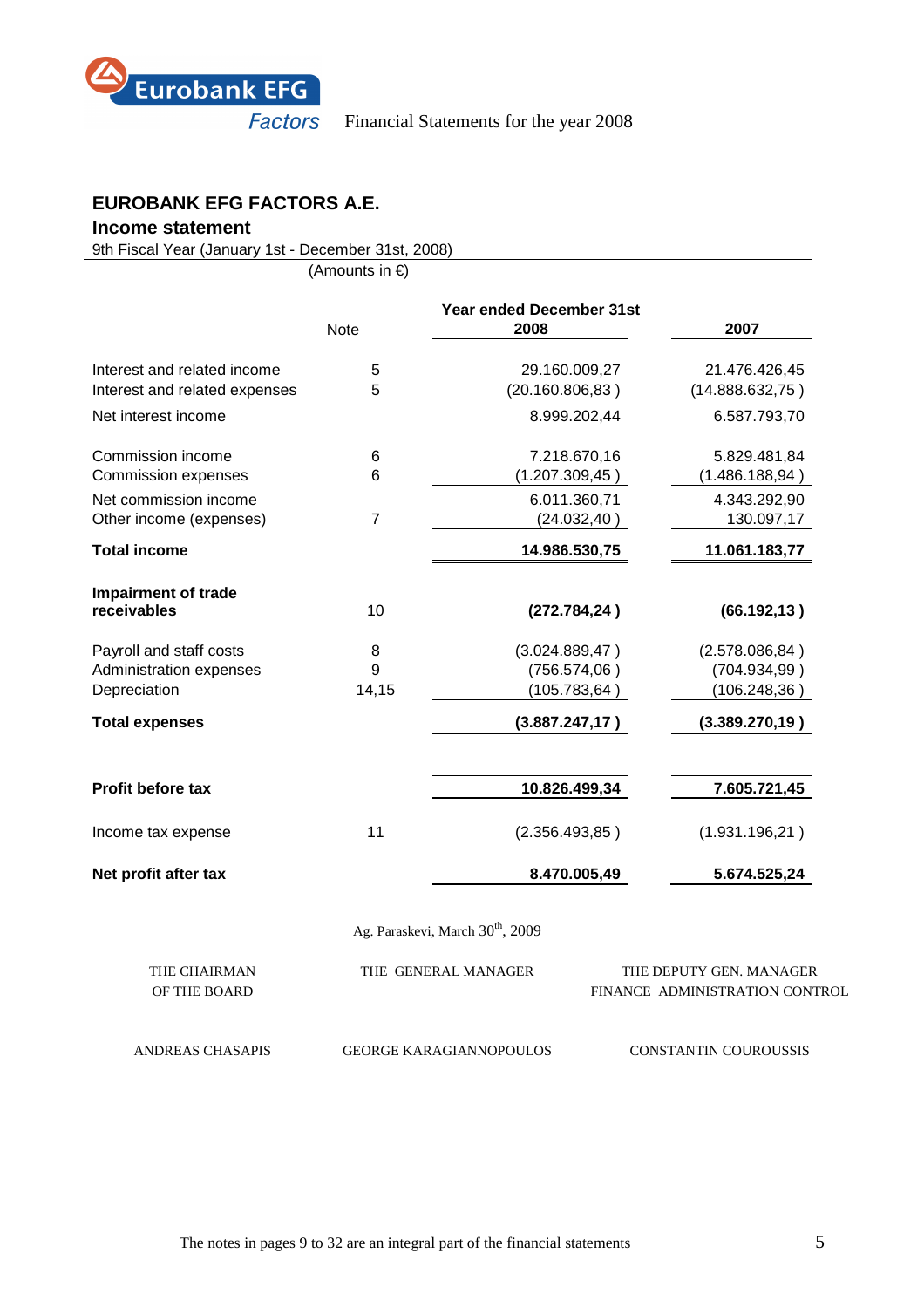

# **EUROBANK EFG FACTORS S.A.**

**Balance Sheet at December 31st, 2008** 

9th Fiscal Year (January 1st - December 31st, 2008)

(Amounts in €)

|                                     | <b>Note</b> | 31.12.2008     | 31.12.2007     |
|-------------------------------------|-------------|----------------|----------------|
| <b>ASSETS</b>                       |             |                |                |
| Cash and cash equivalents           | 12          | 354,06         | 521,99         |
| Receivables from banks              | 12          | 3.212.940,23   | 2.258.898,59   |
| Advances to customers               | 13          | 883.090.061,07 | 546.661.666,61 |
| Intangible assets                   | 14          | 32.332,24      | 40.725,94      |
| Property, plant and equipment       | 15          | 341.915,68     | 407.629,03     |
| Financial derivative instruments    | 21          | 0,00           | 5.435,94       |
| Deferred income tax assets          | 16          | 19.974,69      | 109.766,95     |
| Other assets                        | 17          | 142.145,80     | 149.976,12     |
| <b>Total Assets</b>                 |             | 886.839.723,77 | 549.634.621,17 |
| <b>LIABILITIES</b>                  |             |                |                |
| Amounts due to banks                | 18          | 112.137.704,55 | 65.113.227,58  |
| Amounts due to clients              | 19          | 2.858.456,14   | 3.108.566,13   |
| <b>Corporate Bonds</b>              | 20          | 707.441.452,98 | 435.966.854,33 |
| Income tax liabilities              | 22          | 868.167,56     | 748.728,64     |
| Retirement benefit obligations      | 23          | 78.311,00      | 58.448,00      |
| Financial derivative instruments    | 21          | 4.916,89       | 0,00           |
| Deferred income tax liabilities     | 16          | 0,00           | 1.358,98       |
| Other liabilities                   | 24          | 2.812.702,95   | 2.439.731,30   |
| <b>Total liabilities</b>            |             | 826.201.712,07 | 507.436.914,96 |
| <b>EQUITY</b>                       |             |                |                |
| <b>Share Capital</b>                | 25          | 22.950.000,00  | 20.700.000,00  |
| Share premium                       | 25          | 16.948.300,00  | 4.228.000,00   |
| Statutory reserve                   | 26          | 1.567.304,90   | 1.140.155,69   |
| Retained earnings                   | 27          | 19.172.406,80  | 16.129.550,52  |
| Total equity                        |             | 60.638.011,70  | 42.197.706,21  |
| <b>Total equity and liabilities</b> |             | 886.839.723,77 | 549.634.621,17 |

Ag. Paraskevi, March 30<sup>th</sup>, 2009

| THE CHAIRMAN<br>OF THE BOARD | THE GENERAL MANAGER            | THE DEPUTY GEN. MANAGER<br>FINANCE ADMINISTRATION CONTROL |
|------------------------------|--------------------------------|-----------------------------------------------------------|
| ANDREAS CHASAPIS             | <b>GEORGE KARAGIANNOPOULOS</b> | CONSTANTIN COUROUSSIS                                     |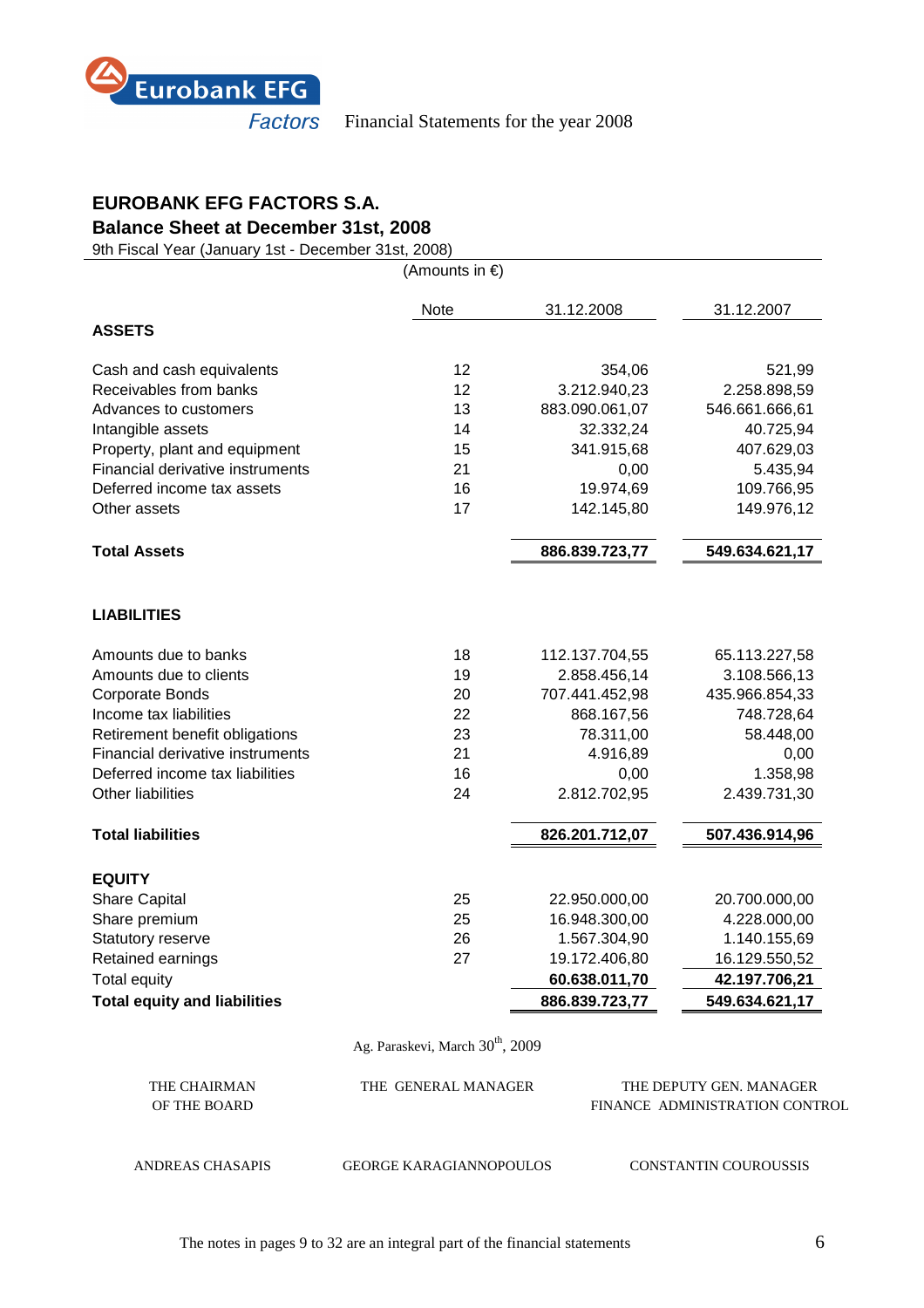

# **EUROBANK EFG FACTORS SA**

# **Statement of changes in equity**

(Amounts in €)

|                              | Share<br>Capital | Share premium | Statutory<br>reserve | Retained<br>Earnings | Total           |
|------------------------------|------------------|---------------|----------------------|----------------------|-----------------|
| Balance at 01.01.2007        | 13.500.000,00    | 1.500.000,00  | 849.545,89           | 14.345.635,08        | 30.195.180,97   |
| Dividend paid                |                  |               |                      | (3.600.000,00)       | (3.600.000,00)  |
| Capital increase 21/12       | 7.200.000,00     | 2.800.000,00  |                      |                      | 10.000.000,00   |
| Capital increase expenses    |                  | (72.000, 00)  |                      |                      | (72.000, 00)    |
| Result for the year          |                  |               |                      | 5.674.525,24         | 5.674.525,24    |
| Statutory reserve            |                  |               | 290.609,80           | (290.609, 80)        | 0,00            |
| <b>Balance at 31.12.2007</b> | 20.700.000,00    | 4.228.000,00  | 1.140.155,69         | 16.129.550,52        | 42.197.706,21   |
|                              |                  |               |                      |                      |                 |
| Balance at 01.01.2008        | 20.700.000,00    | 4.228.000,00  | 1.140.155,69         | 16.129.550,52        | 42.197.706,21   |
| Dividend paid                |                  |               |                      | (5.000.000,00)       | (5.000.000, 00) |
| Capital increase 23/12       | 2.250.000,00     | 12.750.000,00 |                      |                      | 15.000.000,00   |
| Capital increase expenses    |                  | (29.700,00)   |                      |                      | (29.700,00)     |
| Result for the year          |                  |               |                      | 8.470.005,49         | 8.470.005,49    |
| Statutory reserve            |                  |               | 427.149,21           | (427.149,21)         | 0,00            |
| <b>Balance at 31.12.2008</b> | 22.950.000,00    | 16.948.300,00 | 1.567.304,90         | 19.172.406,80        | 60.638.011,70   |

|  | Ag. Paraskevi, March 30 <sup>th</sup> , 2009 |  |  |  |
|--|----------------------------------------------|--|--|--|
|--|----------------------------------------------|--|--|--|

| THE CHAIRMAN     | THE GENERAL MANAGER            | THE DEPUTY GEN. MANAGER        |
|------------------|--------------------------------|--------------------------------|
| OF THE BOARD     |                                | FINANCE ADMINISTRATION CONTROL |
|                  |                                |                                |
|                  |                                |                                |
| ANDREAS CHASAPIS | <b>GEORGE KARAGIANNOPOULOS</b> | CONSTANTIN COUROUSSIS          |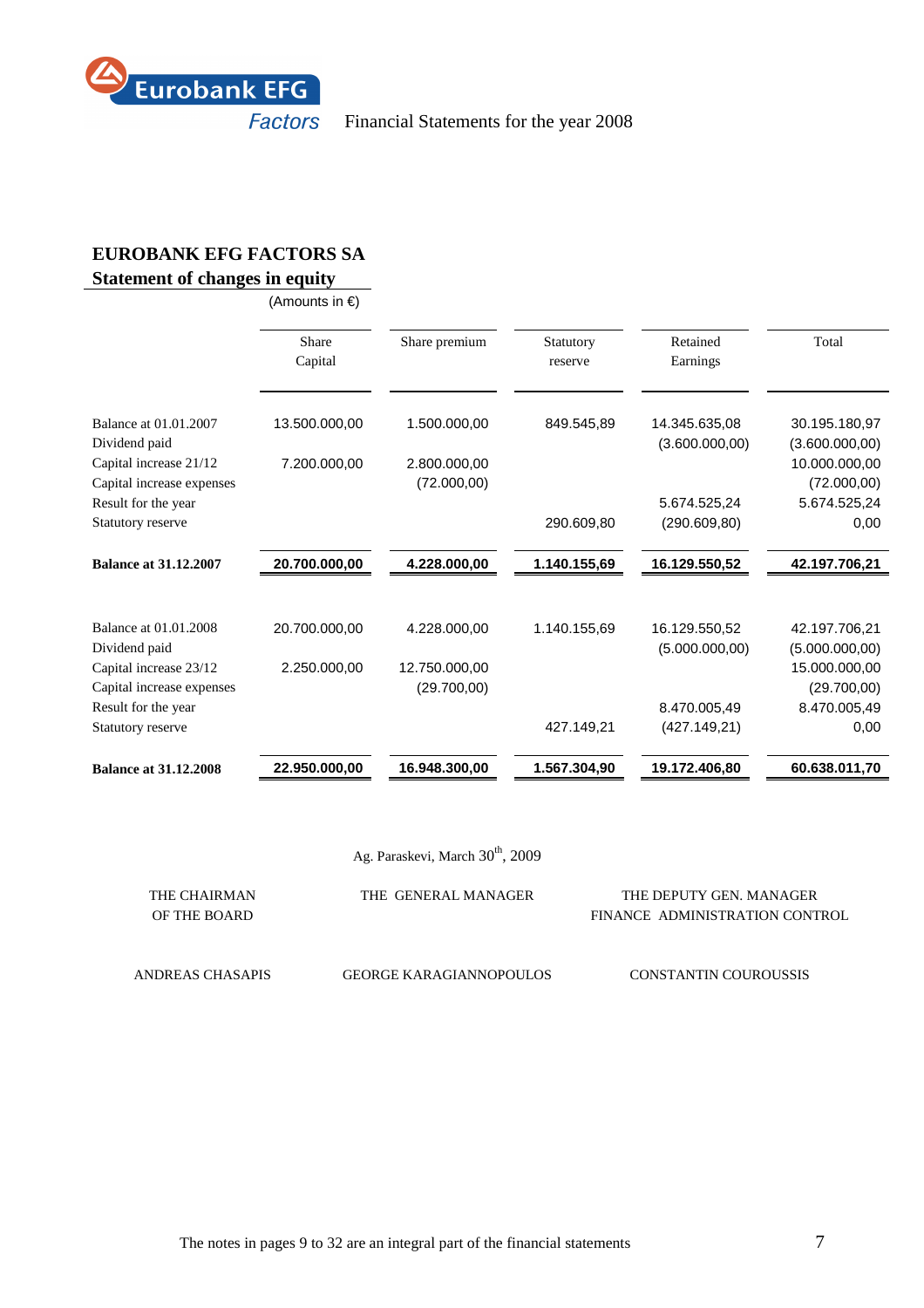

# **EUROBANK EFG FACTORS A.E.**

**Cash flow statement** 

for the period January 1st - December 31st, 2008

(Amounts in €)

|                                                      | <b>Note</b> | 31.12.2008        | 31.12.2007        |
|------------------------------------------------------|-------------|-------------------|-------------------|
| Cash Flows from Operating Activities                 |             |                   |                   |
| Profit before tax                                    |             | 10.826.499,34     | 7.605.721,45      |
| Adjustments for:                                     |             |                   |                   |
| Interest expense for the year                        | 5           | 20.160.806,83     | 14.888.632,75     |
| Depreciation                                         | 14,15       | 105.783,64        | 106.248,36        |
| Provisions                                           | 10,23       | 292.647,24        | 74.110,13         |
| Other non-cash expense (income)                      |             | 0,00              | (5.543, 74)       |
| Operating profit before changes in Working Capital   |             | 31.385.737,05     | 22.669.168,95     |
| Decrease (increase) in receivables                   |             | (336.057.987, 64) | (56.856.239, 33)  |
| Decrease (increase) in liabilities                   |             | (492.852, 45)     | 2.018.424,57      |
| Interest paid                                        |             | (19.593.513,52)   | (16.143.532,08)   |
| Income tax paid                                      |             | (2.157.915,46)    | (1.922.187,95)    |
| Net cash generated from operating activities         |             | (326.916.532,02)  | (50.234.365, 84)  |
| Cash flows from investing activities                 |             |                   |                   |
| Purchases of property, plant and equipment           | 14,15       | (31.676, 59)      | (67.420, 22)      |
| Net cash generated from operating activities         |             | (31.676, 59)      | (67.420, 22)      |
| Cash flows from financing activities                 |             |                   |                   |
| Corporate Bonds                                      | 20          | 714.451.909,39    | 613.142.241,19    |
| Less - Corporate bonds repayments                    | 20          | (443.471.599.31)  | (470.954.489, 40) |
| Less - Dividend payment                              |             | (5.000.000, 00)   | (3.600.000, 00)   |
| Funds drawn from banks                               | 18          | 46.951.472,24     | (98.641.051,09)   |
| Capital increase less tax expenses                   |             | 14.970.300,00     | 9.928.000,00      |
| Net cash generated from financing activities         |             | 327.902.082,32    | 49.874.700,70     |
| Net increase (decrease) in cash and cash equivalents |             | 953.873,71        | (427.085,36)      |
| Cash and cash equivalents at beginning of the year   | 12          | 2.259.420,58      | 2.686.505,94      |
| Cash and cash equivalent at end of the year          | 12          | 3.213.294,29      | 2.259.420,58      |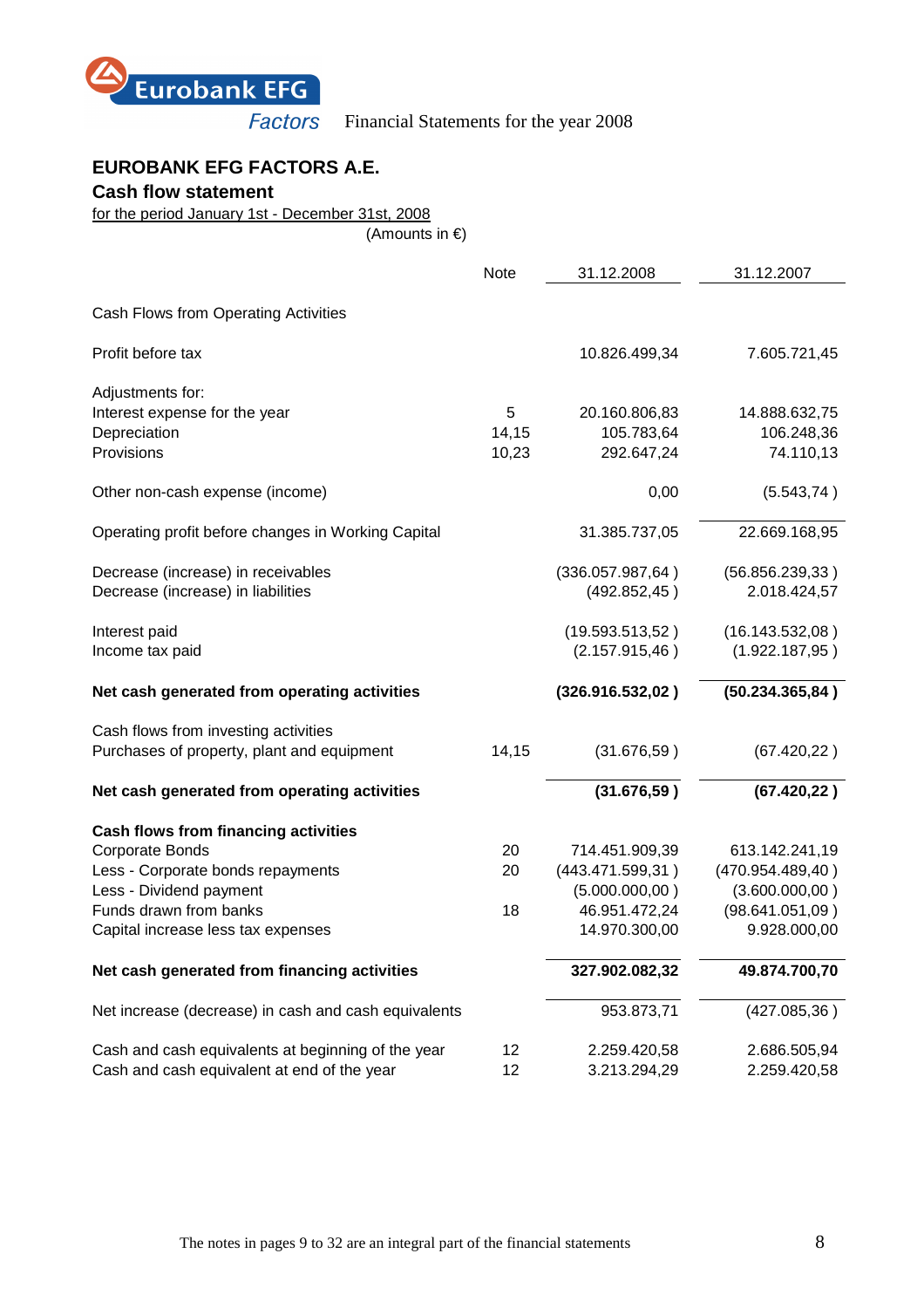

# **1. General Information**

The Company was established on November 18<sup>th</sup> 1999 under the name EFG FACTORS SA and the trade name EFG FACTORS. On 10.12.2008 the General Assembly of the company approved the amendment of the articles of the charter among which is the naming of the company as EUROBANK EFG FACTORS SA and the trade name EUROBANK EFG FACTORS. The above decision of the General Assembly was entered into the Sociétés Anonymes Register of the Athens Prefecture on 19.12.08 (Government Gazette 316/15.1.09).

The Company seat is in Agia Paraskevi, No. 3 Kapodistriou Street, and has been entered into the Sociétés Anonymes Register with ref. no. 44428/01ΑΤ/Β/99/39/03.

The lifespan of the Company is ninety-nine years, starting from the date that the administrative decision approving its establishment was entered in the Sociétés Anonymes Register.

The lifespan of the Company may be extended or shortened by decision of the General Assembly.

The sole purpose of the company is to conduct factoring operations, in accordance with the provisions of Law 1905/1990, as currently in force, and, in general, to carry out all operation that factoring companies are allowed to perform by law, more specifically:

a) The legal and/or accounting control of, existing or future, third-party accounts receivable, in Greece and abroad.

b) The collection of third-party accounts receivable, both in Greece and abroad, by the relevant authorization or on behalf of third-party beneficiaries.

c) The assumption of third-party accounts receivable upon either payment or maturity, or discounting, with or without recourse.

d) The management of third-party accounts receivable, and the total, or partial coverage of the relevant credit risk.

The Company is part of the Group of the EFG EUROBANK ERGASIAS Bank, which participates in its share capital at 100%.

The Board of Directors has nine members, appointed for a term of three years, as starting prom the date of the General Assembly that elected the Board, that is, April  $23^{rd}$  2007, and ending with the election of a new Board of Directors by the General Assembly that will convene within 2010.

The present financial statements have been approved by the Board of Directors of the company on March 30<sup>th</sup>, 2009.

# **2. Summary of significant accounting policies**

The principal accounting policies applied in the preparation of these financial statements are set forth below. These policies have been consistently applied to all fiscal periods presented, unless otherwise stated.

#### **2.1 Framework for drafting the financial statements**

The financial statements have been prepared by management in accordance with International Financial Reporting Standards (IFRS) and the interpretations of the International Financial Reporting Interpretations Committee (IFRIC), as adopted by the European Union, and the IFRS issued by the International Accounting Standards Board (IASB).

The principles set forth below have been consistently applied to all fiscal periods with the exception of cases that concern the classification and measurement of derivative financial products.

Statements have been drafted under the convention of historical cost accounting, as modified by the revaluation of derivative financial instruments at fair value.

The preparation of financial statements in conformity with IFRS requires the adoption of certain critical accounting estimates and assumptions. It also requires that management exercise its judgment in the process of applying the company's accounting policies. The areas involving a greater exercise of such judgment or where the assumptions and estimates are critical in the drafting of financial statements are discussed in Note 4.

Financial statements are prepared in Euro  $(\epsilon)$ , the company's base currency.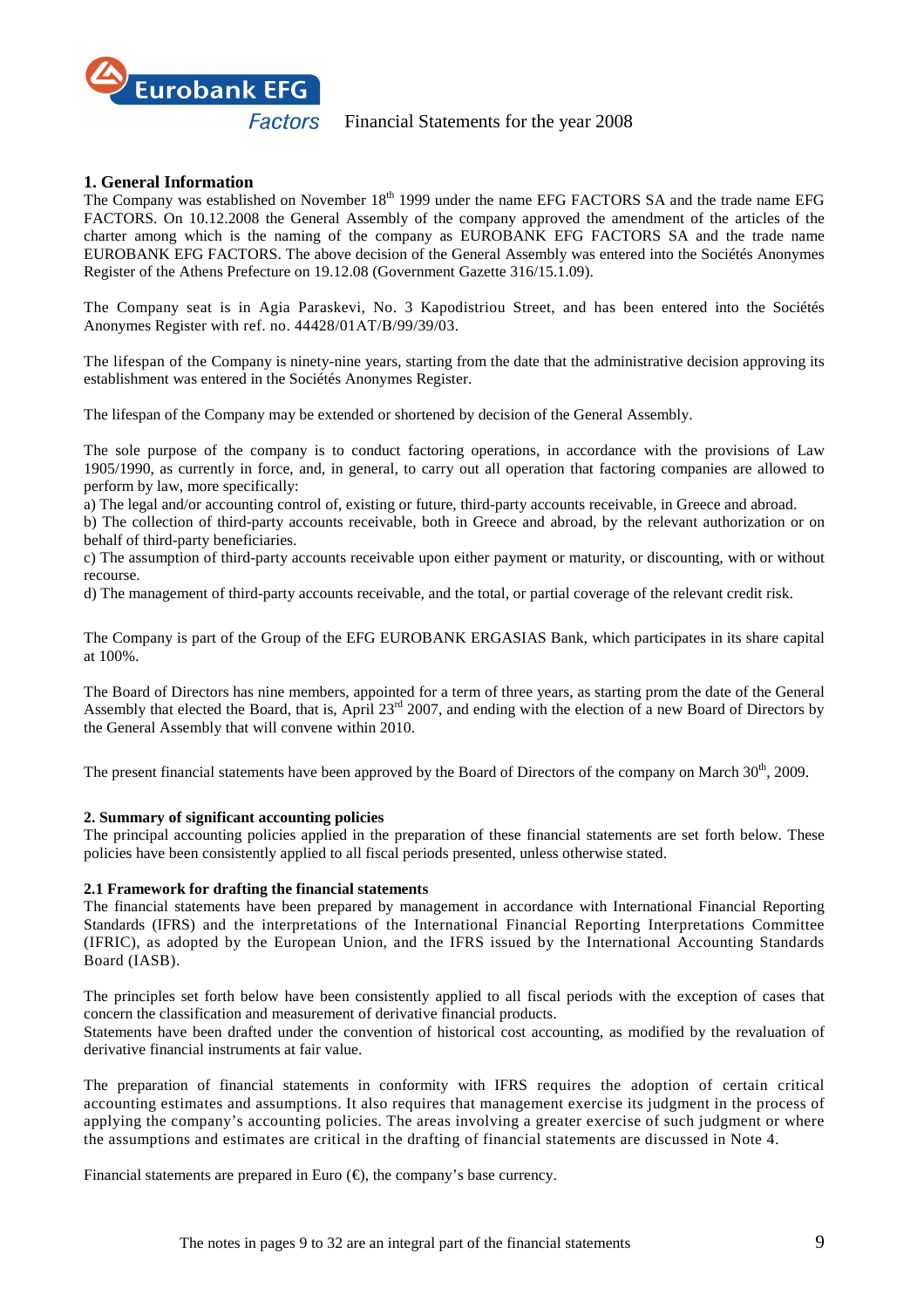

#### **2.2 Offsetting of financial instruments**

Financial assets and liabilities are offset and the net amount is reported in the balance sheet, when there is a legally enforceable right to offset recognized amounts and there is an intention to settle on a net basis.

#### **2.3 Foreign currency transactions**

Assets and liabilities denominated in foreign currency are translated into euro using there change rates prevalent at the balance sheet date, while any foreign exchange gains or losses are recognized in the income statement.

Foreign exchange currency translations are recorded using the exchange rates prevailing at the dates of the transactions. All foreign exchange gains or losses are recorded in the income statement.

#### **2.4 Cash and cash equivalents**

Cash and cash equivalents include cash in hand, sight deposits in banks, and other short-term, highly liquid and lowrisk investments with original maturities at three months or less.

#### **2.5 Property, plant and equipment**

All property, plant and equipment are stated at historical costs less accumulated depreciation and any impairment losses. Plant and equipment are periodically reviewed for impairment, while any impairment loss is directly recognized in the income statement.

Subsequent costs are included in the assets carrying amount or recognized as a separate asset, as appropriate only when it is probable that future economic benefits associated with the item will flow to the Company, and their cost can be measured reliably. Repairs and maintenance are charged to the income statement during the financial period in which they take place.

Depreciation is calculated using the straight-line method over the estimated useful life of the assets, as follows:

- Improvements on third-party property: over the duration of the lease contract or the estimated useful life, whichever is the shortest,

- Computers and software: 3-5 years

- Furniture, fittings and equipment: 6-7 years
- Vehicles: 5 years

# **2.6 Intangible assets**

Costs associated with in-house maintenance of computer software programs are recognized as expenses, as incurred. Costs that are directly associated with the development of identifiable and unique software programs controlled by the company and that are expected to generate economic benefits exceeding costs beyond one year, are recognized ass intangible assets, and are amortized over their estimated useful lives. Computer software is amortized in 3-4 years.

#### **2.7 Financial assets**

#### *(i) Factoring advance*

The company advances monies to its clientele, offering management services that emanate from the factoring agreements already signed.

The company also discounts trading securities deriving from signed forfaiting agreements obtained for indefinite time periods, and which may be sold due to cash flow shortages or to exchange rate changes, so as to maximize returns.

#### *(ii) Accounting treatment and calculation*

Purchases and sales of financial assets are carried using the effective interest method at fair value through profit and loss. Securities are recognized on the trade date, i.e. the date that the company commits to purchase or sell the asset.

Advances are recognized whenever cash is disbursed to the beneficiates of such credit.

Financial assets that are not presented at fair value through profit and loss are initially recognized at fair value. Financial assets are derecognized when the rights to receive cash flows from these have been executed, or when the company has transferred substantially all the risks and rewards of the assets.

#### **2.8 Impairment of financial assets**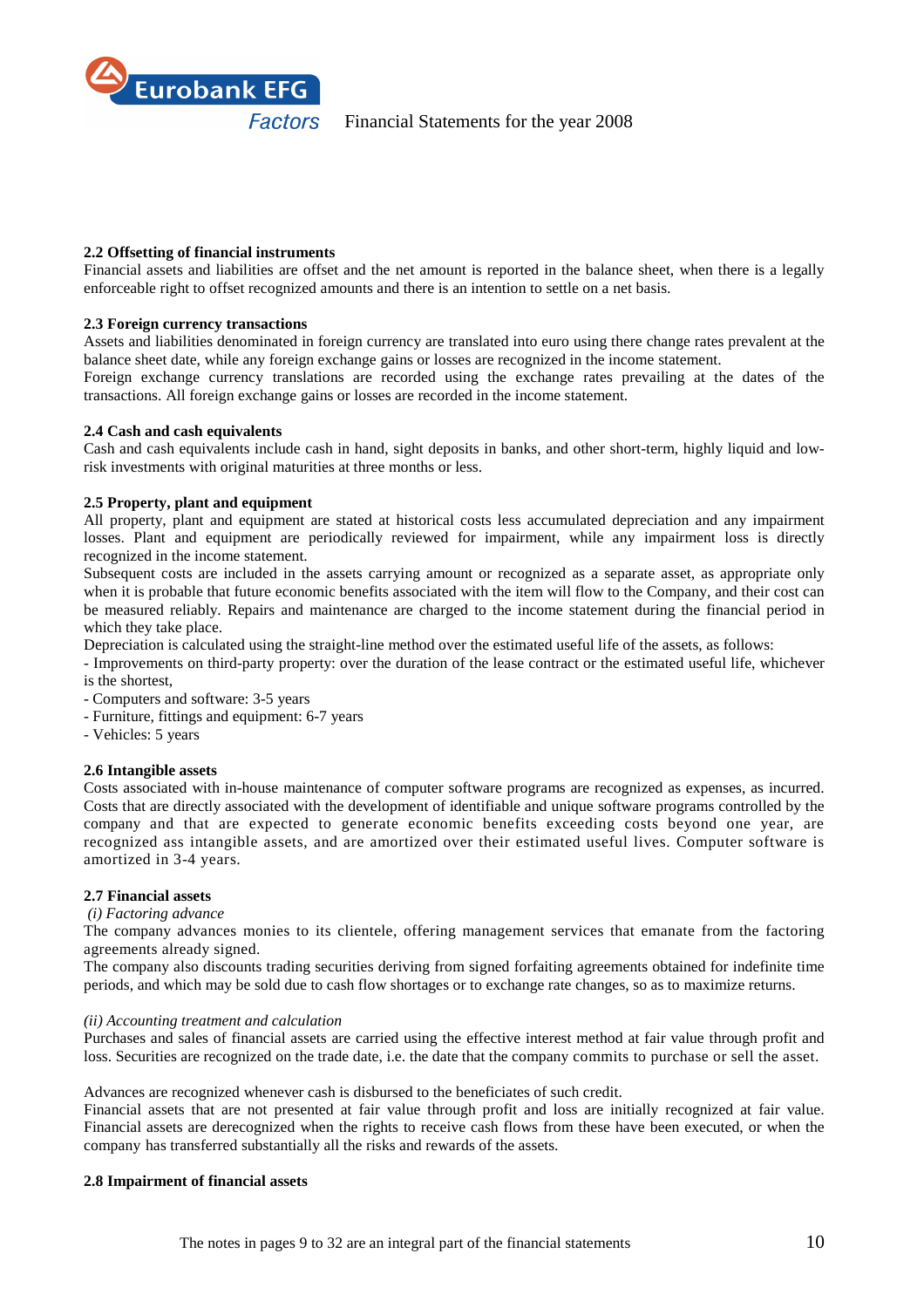

The company assesses at each balance date whether there is any objective evidence that a financial asset or a group of financial assets is impaired. A financial asset or a group of financial assets is impaired only and solely if there is objective evidence of impairment as a result of one or more events that occurred after the initial recognition of the asset ("harmful event") and this/these event(s) affect(s) the expected future cash flows from the financial asset(s) and can be calculated reliably. The objective evidence that an impairment loss on a financial asset or a group of financial assets has been incurred includes data coming into the attention of the company with respect to the following harmful events:

a) the considerable financial hardship of the debtor,

b) a violation of a contract, such as default, or delinquency in payments or interest or capital,

c) The company, for financial or legal reasons related to the hardship of the debtor, proceeds to settlements that would otherwise not be offered,

d) There is the probability that the debtor will file for bankruptcy or financial reorganization,

e) There is evidence that indicates a measurable reduction of the future cash flows from a group of financial assets, subsequent to their initial recognition, even if the reduction cannot be connected to specific evidence, such as

- adverse changes in the payment status of the debtors of the group of financial assets,

- economic conditions on the national or local level that relate to the delinquencies of servicing the group of financial assets,

f) If there is objective evidence that an impairment loss on factoring advances has been incurred, the amount of the loss is measured as the difference between the asset's carrying amount and the present value of estimated future cash flows (excluding future credit losses that have not been incurred) discounted at the financial asset's original effective interest rate. The carrying amount of the asset is reduced through use of an allowance account, and the amount of the impairment loss is recognized in the income statement. If the factoring advances bear a floating interest rate, then the discount rate for the calculation of the impairment loss is the current effective interest rate defined in the contract.

# **2.9 Borrowings**

Borrowings are initially recognized at fair value, which is determined by the proceeds, including transaction costs. Borrowings are subsequently stated at amortized cost and the difference between the initial proceeds and the redemption value is recognized in the income statement over the period of the borrowings, using the effective interest method.

# **2.10 Derivative financial instruments that do not qualify for hedge accounting**

Derivative financial instruments are initially recognized at fair value on the date a derivative contract is entered into, and are subsequently re-measured at their fair value. The fair value is their market price, taking into consideration recent market transactions, while in the cases that there is no market price, the fair value is calculated using discounted cash flow models. When the fair value is positive, the derivatives are recognized as assets, while, when the fair value is negative, they are recognized as liabilities.

Gains and losses resulting from changes in the fair value of derivatives are recognized in the income statement of the fiscal period in which they are incurred.

# **2.11 Leases**

*Lease accounting when the company is the lessor*

Leases of assets under which the lessor effectively retains the risks and rewards of ownership are classified as operating leases. Payments made under operating leases are charged to the income statement on a straight-line basis over the period of the lease.

# **2.12 Current and deferred taxation**

Deferred income tax is calculated using the liability method on all temporary differences arising between the tax bases of assets and liabilities and their carrying amounts in the financial statements.

Deferred income tax is determined using tax rates that have been enacted or substantially enacted by the balance sheet date and are expected to apply when the related deferred income tax asset is realized, or the deferred income liability is settled.

Deferred income tax assets are recognized to the extent that it is probable that the future taxable profits will be available, against which the temporary differences can be utilized.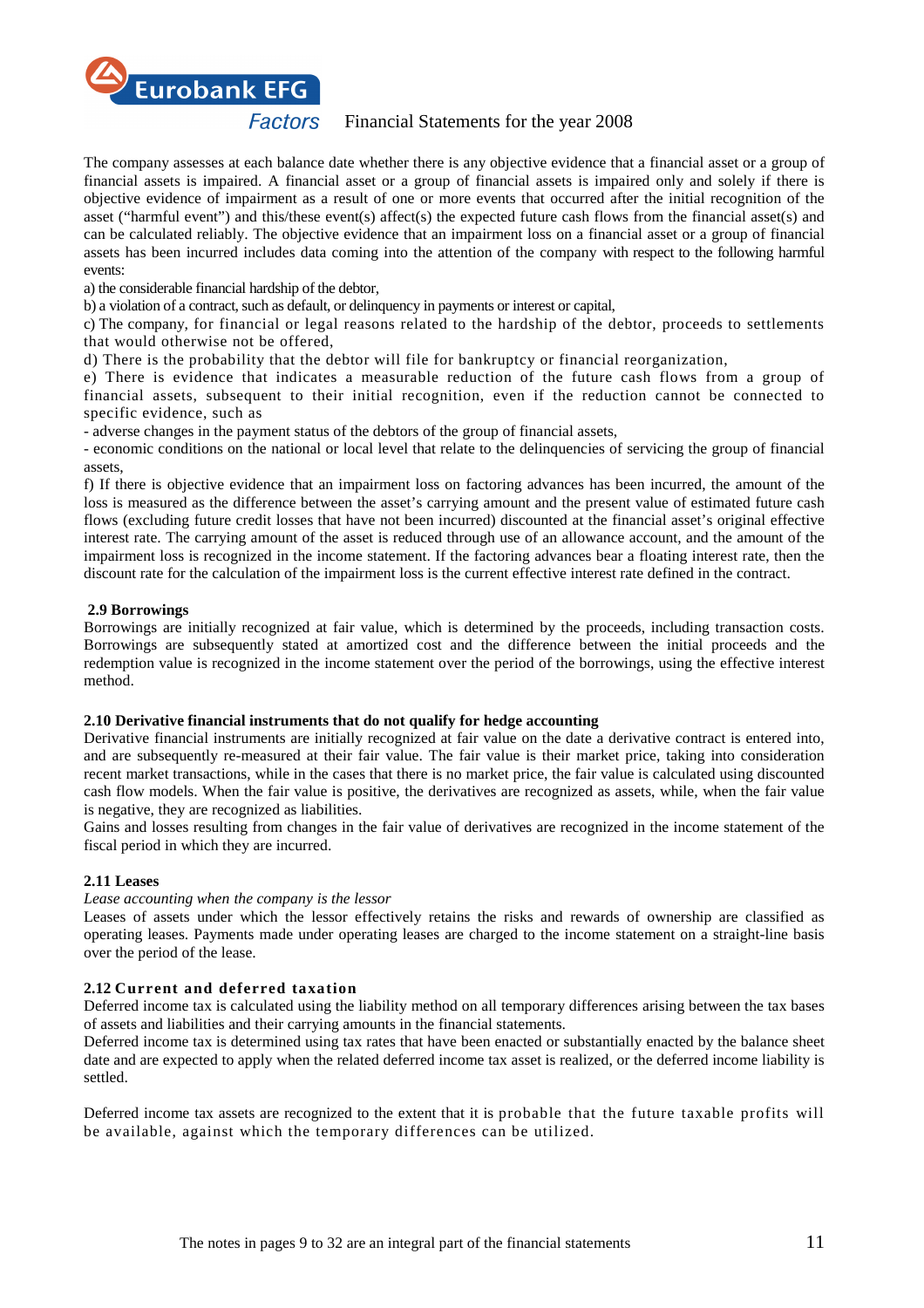

Income tax on profits is calculated in accordance with the tax laws enacted in the country that the company conducts its operations, and is debited or credited in the income statement, unless it concerns items that are directly debited or credited to equity, in which case deferred income tax is directly accounted in equity.

#### **2.13 Interest income and expense**

Interest income and expense is recognized in the income statement on an accrual basis for all interest-bearing instruments, using the effective interest method. The effective interest rate is the one that discounts exactly the estimated future cash inflows or outflows during the estimated life of the financial instrument or, wherever deemed appropriate, during a shorter period, on the basis of the net carrying value of the financial asset or liability. In order to calculate the effective rate, cash flow estimation takes into account the terms of the financial instrument agreement, but not any future losses from credit risk.

Calculation includes the fees and the basis points paid or collected by the contracting parties and which constitute an integral part of the effective interest rate, transaction costs, and other premiums and discounts.

Wherever a financial asset or a group of similar financial assets is impaired, interest income is recognized using the rate that discounts future cash flow for the purposes of calculating the impairment loss.

#### **2.14 Fees and commissions**

Fees and commissions are generally recognized on an accrual basis. Fees and commissions concerning transactions with Factors abroad, transfer charges and banking expenses, are recognized upon completion of the relevant transaction and the dispatch of the debit note.

#### **2.15 Provisions**

Provisions are recognized when the company has a present legal or constructive obligation as a result of past events, and when it is probable that an outflow of resources will be required to settle the obligation, the amount of which can be reliably estimated.

Provisions are reviewed prior to the preparation of financial statements, in order to reflect optimal current estimates. Contingent liabilities that cannot possibly incur cash flows are also disclosed, unless they are immaterial. Contingent claims are not recognized in the financial statements, but are disclosed if there is the possibility of an inflow of financial gain.

# **2.16 Employee benefits**

#### *(i) Pension obligations*

The company participates in defined contribution pension schemes under which it pays fixed contributions to social security funds. The company has no other pension obligations, apart from its contributions to the funds. The company's payments to the defined contribution pension plans are recognized as employee benefit expenses for the period that they concern.

# *(ii) Employee termination payments*

In accordance with Greek law, employees who remain in service up to the customary retirement age are entitled to a lump sum payment, which is estimated on the basis of their years of service and their earnings upon the retirement date. A provision has been made for the actuarial value of this lump sum payment, using the projected unit credit method. According to this method, the retirement benefit cost is recognized in the income statement in the course of the employees' service, based on the actuarial assessments performed each year. The retirement benefit obligation is calculated at the present value of the estimated future cash outflows using interest rates of state bonds that have terms to maturity approximating the terms of the relevant liability. Actuarial gains or losses arising from the calculation of the retirement benefit are recognized directly in the income statement.

#### *(iii) Profit sharing and bonus schemes*

The company periodically rewards its high-performance employees with cash bonuses, at its discretion. Cash bonuses, which have to be authorized by Management only, are recognized as accrued staff costs. Profit sharing, which must be authorized by the General Assembly, is recognized as a staff expense for the fiscal year approved by the shareholders of the company.

# **2.17 Share Capital**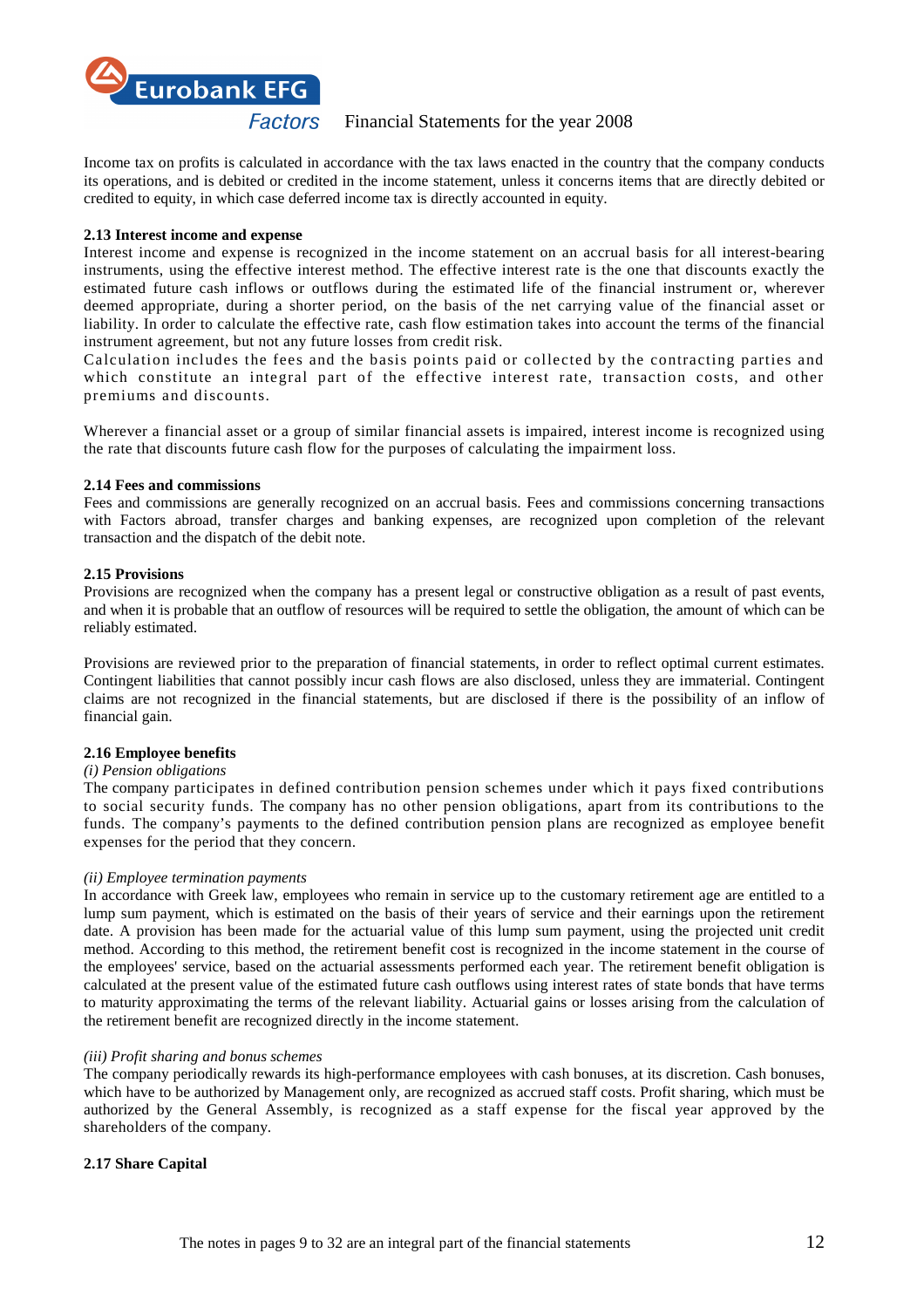

Ordinary shares are classified as equity. Incremental costs directly attributable to the issue of new shares or options are shown in equity as a deduction, free of tax, from the proceeds.

The distribution of a dividend to the shareholders is recognized as an obligation in the financial statements when said distribution is approved by the General Assembly of Shareholders.

#### **2.18 Related-party transactions**

Related parties include the parent Bank, as well as the affiliate or associate companies of the parent Bank Group. All transactions carried out with related parties fall within the usual framework of operations and are executed under strictly commercial terms.

# **2.19 Comparative data**

Wherever deemed necessary, comparative data have been readjusted so that they are consistent with the changes in the presentation adopted by the company for the present fiscal year.

# **2.20 New IFRS and interpretations (IFRIC interpretations)**

**New standards, amendments and interpretations:** Specific new standards, amendments and interpretations have been issued, which are mandatory for the accounting periods commencing within the present fiscal year or after that. The assessment of the company with respect to the effects of the application of these new standards, amendments and interpretations is set forth below.

Mandatory standards for the fiscal year December 31st 2008

#### **IAS 39 (Amendment) "Financial Instruments: Recognition and Measurement" and IFRS 7 (Amendment) "Financial Instruments: Disclosures and Reclassifications"** (applied on or after July 1st 2008)

This amendment allows for a financial entity to reclassify non-derivative financial items (with the exception of data classified by the business at fair value and initial recognition through profit or loss) in a category other than "fair value through profit or loss" and for specific cases. The amendment also allows for a financial entity to transfer out of the "Available-for-sale" and into to the "Loans and Receivables" category a financial item which could be characterized as a "Loans and Receivables" item (if it has not been classified available-for-sale), insofar the financial entity had the intent and the ability to hold on to the said financial item in the near future. The above amendment has no bearing on the financial statements of the company.

Mandatory standards for the fiscal year December 31st 2008

# **IFRIC 11 - IFRS 2: Group and Treasury Share Transactions** (applied to annual accounting periods commencing on or after March 1st 2007)

This interpretation clarifies procedure in cases where the employees of a subsidiary company receive shares of the company. It also clarifies whether certain transactions must be accounted as share-based or as cash-based. The interpretation has no bearing on the financial statements of the company.

#### **IFRIC 12 – Service Concession Arrangements** (applied to annual accounting periods commencing on or after January 1st 2008)

This interpretation refers to companies participating in concession arrangements. The interpretation does not apply to the company.

#### **IFRIC 14 – The Limit on a Defined Benefit Asset, Minimum Funding Requirements and their Interaction** (applied to annual accounting periods commencing on or after January 1st 2008)

This interpretation refers to benefits following retirement from service and other long-term programs of defined benefits to employees. The interpretation clarifies when benefits in the form of plan refunds or reductions in future contributions to the plan must be considered as a defined asset or liability, and the interaction between a minimum funding requirement and the relevant limit on the measurement of a defined asset or liability. Since the company does not provide for such employee benefit plans, the interpretation does not apply to the company.

# Mandatory standards after the fiscal year December 31st 2008

**IAS 1 (Revised) "Financial Statement Presentation"** (applied to annual accounting periods commencing on or after January 1st 2009)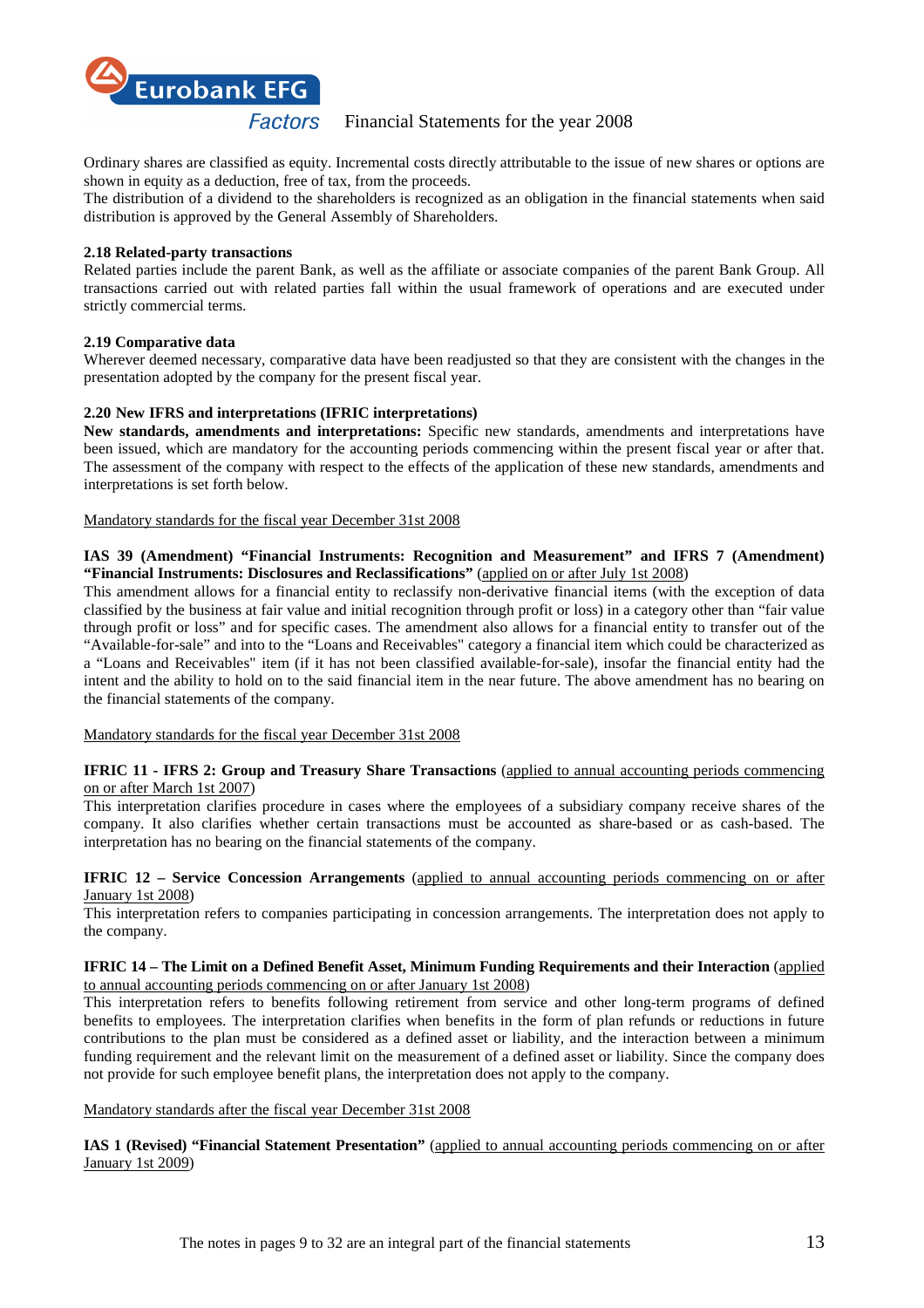

IAS 1 has been revised to upgrade the usefulness of data presented in financial statements. The most important among these are: changes in equity including only group share transactions, the introduction of a new comprehensive income statement combining all credit and debit entries recognized in the income statement as "other comprehensive income", and restatements of income statements or retrograde applications of new accounting policies as presented in the commencement of the earlier accounting period. The company will implement the above revisions and make all necessary changes in the presentation of its financial statements for the year 2009.

# **IFRS 2 (Amendment) "Share-Based Payment, Vesting Conditions and Cancellations"** (applied to annual accounting periods commencing on or after January 1st 2009)

This amendment clarifies the term "vesting conditions" by introducing the term "non-vesting conditions" for terms that do not constitute service or performance conditions. It is also clarified that all cancellations originating either in the financial entity in question or in the counter parties, must receive the same accounting treatment. The company does not expect this amendment to affect the financial statements.

#### Amendments to standards which constitute part of the International Accounting Standards Board (IASB) annual improvements project.

The following amendments describe the most significant changes the IASB published in May 2008. Insofar no provisions to the contrary have been stated, the amendments apply to annual accounting periods commencing on or after January  $1<sup>st</sup>$  2009.

# **IAS 1 (Amendment) "Financial Statement Presentation"**

The amendment clarifies that some of the financial assets and liabilities that have been categorized as available-for-sale in accordance with IAS 39 "Financial Instruments: Recognition and Measurement", constitute examples of current assets and liabilities respectively. The company will apply this amendment as of January 1st 2009, but it nevertheless does not expect it to affect the financial statements.

#### **IAS 19 (Amendment) "Employee Benefits"**

The changes to the original standard are as follows:

- An amendment to the plan producing a change in the extent where benefit commitments are affected by future pay rises is considered a curtailment, while an amendment changing the benefits related to past service creates a negative cost service if it culminates in a decrease of the present value of defined benefit costs.
- The definition of return of plan assets has been amended to state that the costs of providing employee benefits are discounted from the calculation of return of plan assets only to the degree that these costs have been excluded from the measurement of defined benefit cost.
- The distinction between short-tem and long-tem employee benefits will be based on whether the benefits will be paid within or after the 12 months of employee service provision.
- IAS 37 "Provisions, Contingent Liabilities and Contingent Assets" requires that contingent liabilities be disclosed and not recognized. IAS 19 has been amended to comply accordingly.

The company will apply these amendments as of January 1st 2009. These amendments are not expected to affect the financial statements.

#### **3. Financial risk management**

The company is exposed to various financial risks, such as credit risk, liquidity risk and market risk. Risk management is carried out by the management of the company, with the support of specific departments of the Parent Company, EFG EUROBANK ERGASIAS S.A.

# **3.1 Credit risk**

The company is exposed to credit risk when a counter party is unable to pay amounts in full when due, either as a debtor (customer of the seller) or as the recipient of an advance against the sale of the accounts receivable (seller).

The company structures the levels of acceptable credit risk based on the financial analysis of the borrower or the group of borrowers, their industry, their position in the market and the dispersion of their credit risks.

Factoring Services are classified, in terms of risk, as follows:

1) Recourse factoring 2) Non-recourse factoring, 3) Collection factoring only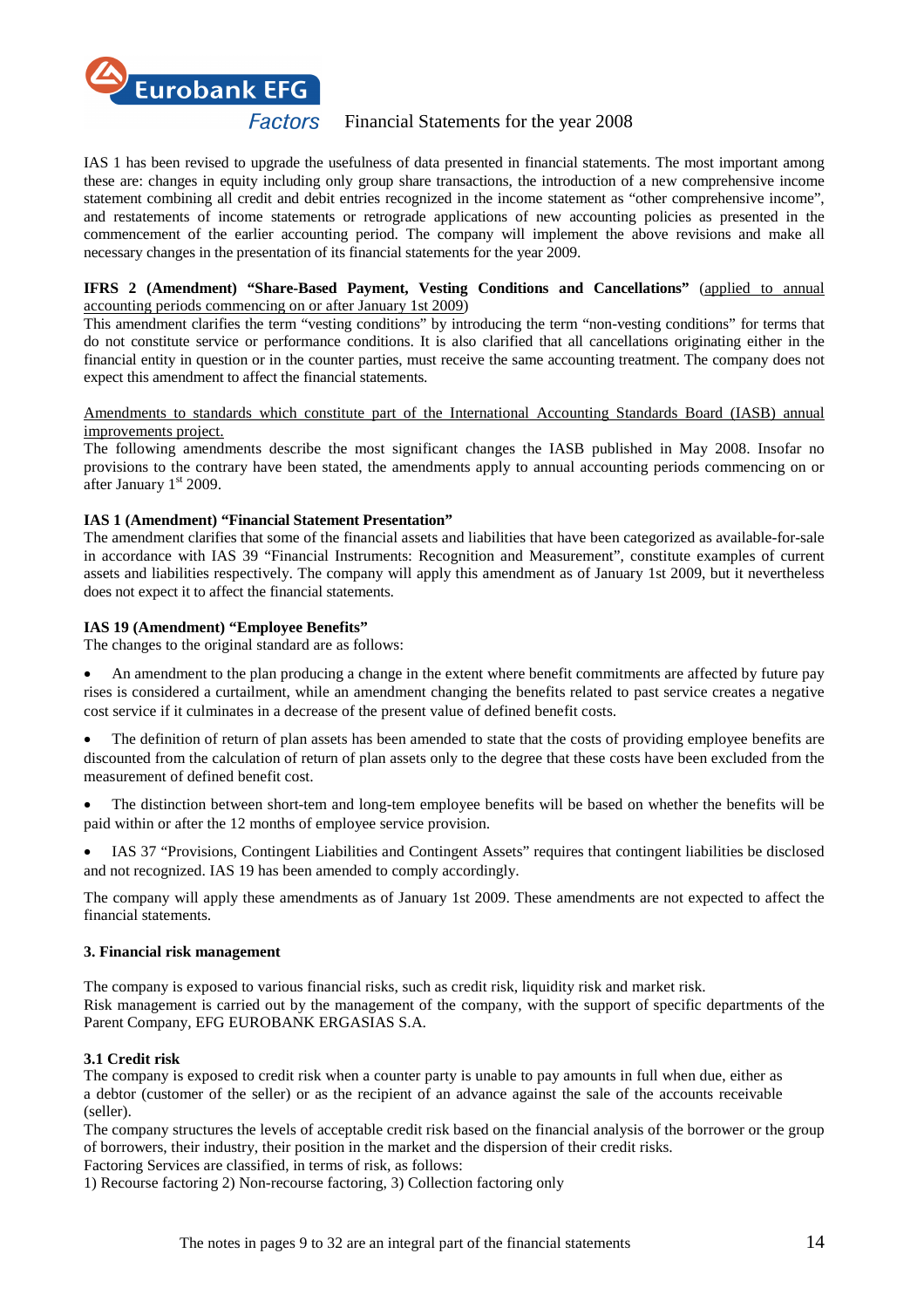

The **right of recourse** that allows the Factoring Company to go back to the seller (borrower) to collect its claims mitigates the credit risk it assumes against the debtor.

The provision of **non-recourse factoring services** implies that the credit risk has been assumed by the Factoring Company, in the case that the debtor (customer) becomes insolvent.

In order to provide **non-recourse** factoring services, EUROBANK EFG FACTORS examines in depth the creditworthiness of the debtor (customer), his commercial transactions through time, evaluates his market position, the commercial particularities of the goods or services provided by the debtor, and decides whether to accept (or to reject) the provision of Services, determining at each time, a specific credit limit for the debtor.

On December  $31<sup>st</sup>$ , the company's claims from advances extended for non-recourse factoring services amounted to a total of  $\in$  593,392,154 that is, 67 % of total advances for in 2008, as compared to  $\in$  328,756,076.63 -hat is 60 % for 2007 respectively.

For non-recourse Factoring Services provided to its customers, EUROBANK EFG FACTORS obtains insurance coverage for credit risk, insofar it deems that a possibility, however small, exists that the debtor will be insolvent in the future.

The company does not amass risk with respect to any one customer or debtor for over 10% of total claims. EUROBANK EFG FACTORS reassesses the credit and advance limits approved on the basis of the customer's creditworthiness at regular intervals, so as to ascertain that these correspond to the needs of the customer, but also to the limits of his creditworthiness.

# **Assets underlie credit risk**

| December 31st 2008        | December 31st 2008       |
|---------------------------|--------------------------|
| Receivables from<br>banks | Advances to<br>customers |
| 3.212.940,23              | 881.034.009,00           |
| 0,00                      | 0,00                     |
| 0,00                      | 4.815.103,77             |
| 3.212.940,23              | 885.849.112,77           |
| 0,00                      | (2.759.051, 70)          |
| 3.212.940,23              | 883.090.061,07           |
|                           |                          |
| December 31st 2007        | December 31st 2007       |
| Receivables from          | Advances to              |
|                           |                          |
| banks                     | customers                |
| 2.258.898,59              | 544.612.494,93           |
| 0,00                      | 0,00                     |
| 0,00                      | 4.535.439,15             |
| 2.258.898,59              | 549.147.934,08           |
| 0,00                      | (2.486.267, 47)          |
|                           |                          |

#### **(a) Receivables neither past due nor impaired**

The credit rating of the portfolio that is not past due or impaired on 31 December 2008 and 2007 can be evaluated based on the credit rating of the Group. The following information is based on this system.

December 31st 2008 December 31st 2008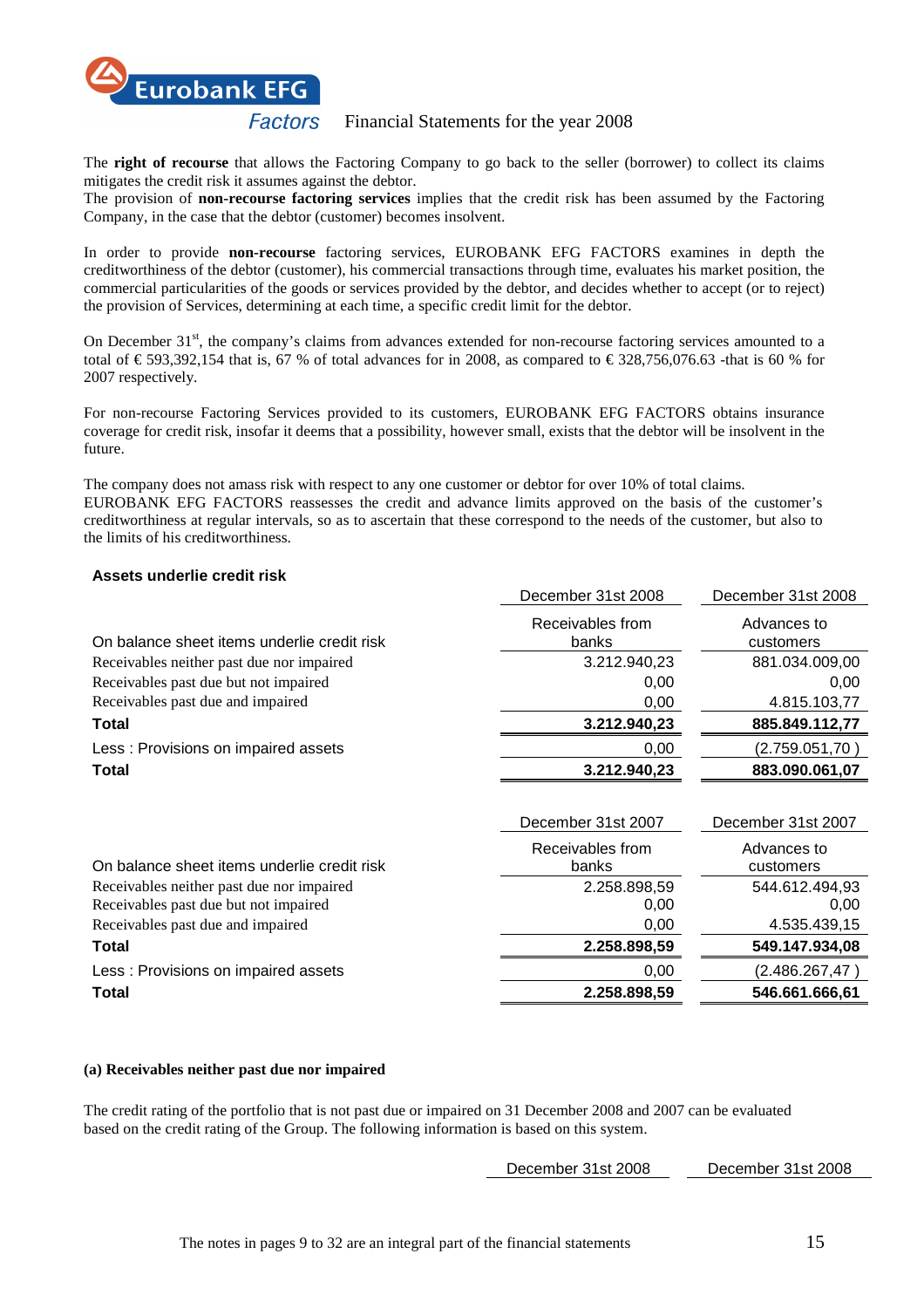

|                                       | Receivables from      |                       |
|---------------------------------------|-----------------------|-----------------------|
| Credit risk evaluation                | banks                 | Advances to customers |
| Acceptable risk                       | 3.212.940,23          | 881.034.009,15        |
| Watching list - follow-up             | 0,00                  | 0,00                  |
| Total                                 | 3.212.940,23          | 881.034.009,00        |
|                                       |                       |                       |
|                                       | December 31st 2007    | December 31st 2007    |
|                                       | Receivables from      |                       |
| Credit risk evaluation                | banks                 | Advances to customers |
| Acceptable risk                       | 2.258.898,59          | 544.421.889,26        |
| Watching list - follow-up             |                       | 190.605,67            |
| <b>Total</b>                          | 2.258.898,59          | 544.612.494,93        |
| (b) Receivables past due and impaired |                       |                       |
|                                       | December 31st 2008    | December 31st 2007    |
|                                       | Advances to customers | Advances to customers |
| Receivables impaired per case         | 4.815.103,77          | 4.535.439,15          |
| Total                                 | 4.815.103,77          | 4.535.439,15          |
| Letter of credit coverage             | 1.279.883,79          | 2.399.498,78          |

#### **Credit risk concentration**

|                             | Greece                          | <b>West Europe</b><br>countries | <b>New Europe</b><br>countries | Other<br>countries   | <b>Total</b>   |
|-----------------------------|---------------------------------|---------------------------------|--------------------------------|----------------------|----------------|
| Receivables from banks      |                                 |                                 |                                |                      |                |
| Advances to customers       |                                 |                                 |                                |                      |                |
| - Large corporate companies | 581.401.204,47                  | 105.953,47                      | 5.692.329,07                   | 19.237,50            | 587.218.724,50 |
| Middle corporate companies  | 279.517.621,76                  | 6.207.915,88                    | 2.695.798,67                   | 2.551.833,61         | 290.973.169,92 |
| Small corporate companies   | 4.898.166.80                    | 0,00                            | 0,00                           | 0,00                 | 4.898.166.80   |
| Forfaiting deals            |                                 |                                 |                                |                      |                |
| December 31st 2008          | 865.816.993,03                  | 6.313.869,35                    | 8.388.127,74                   | 2.571.071,11         | 883.090.061,22 |
|                             |                                 |                                 |                                |                      |                |
| December 31st 2007          | 527.272.713,85                  | 2.133,26                        | 21.643.234,77                  | 2.483,31             | 548.920.565,19 |
| <b>Activity sector</b>      |                                 |                                 |                                |                      |                |
|                             | <b>Commerce</b><br>and Services | <b>Industry</b>                 | <b>Banks</b>                   | <b>Constructions</b> | <b>Total</b>   |
|                             |                                 |                                 |                                |                      |                |
| Receivables from banks      |                                 |                                 |                                |                      |                |
| Advances to customers       |                                 |                                 |                                |                      |                |
| Large corporate companies   | 390.831.446,16                  | 185.556.117,37                  | 0,00                           | 10.831.160,97        | 587.218.724,50 |
| Middle corporate companies  | 180.852.410,99                  | 109.850.295,38                  | 0,00                           | 270.463,55           | 290.973.169,92 |
| Small corporate companies   | 4.205.476,43                    | 692.690,37                      | 0,00                           | 0,00                 | 4.898.166.80   |
| Forfaiting deals            |                                 |                                 |                                |                      |                |

The notes in pages 9 to 32 are an integral part of the financial statements 16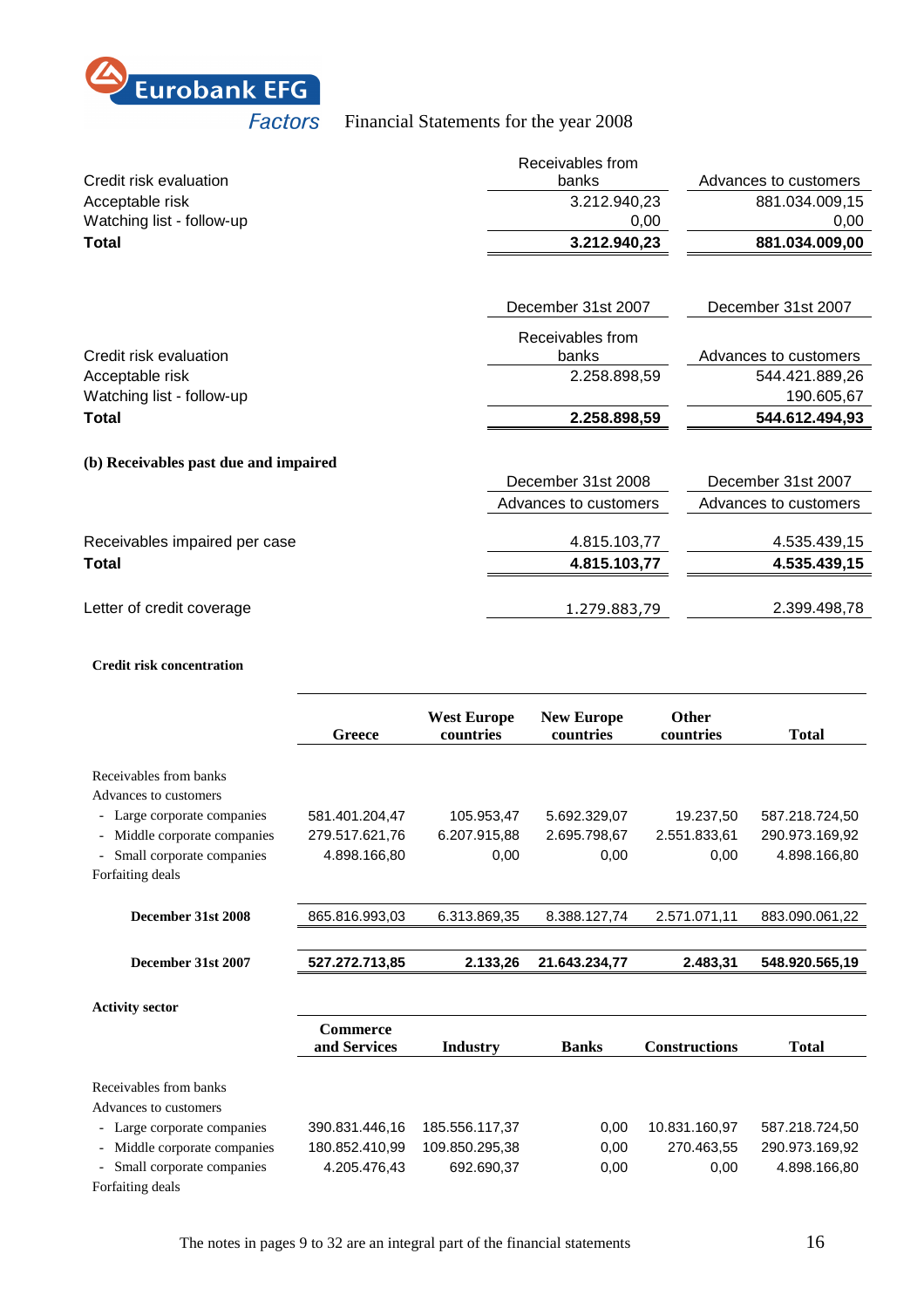

| December 31st 2008 | 575.889.333,58 296.099.103,12 | 0.00         | 11.101.624.52 | 883.090.061,22 |
|--------------------|-------------------------------|--------------|---------------|----------------|
|                    |                               |              |               |                |
| December 31st 2007 |                               | 2.258.898.59 | 9.830.163.19  | 548.920.565,19 |
|                    |                               |              |               |                |

# **3.2 Market Risk**

Market risk arises from open positions in interest rates or foreign exchange or from a combination of the two, as exposed to general and special fluctuations in the market.

# **3.2.1 Currency risk**

The company extends advances to its customers against accounts receivable assigned to it, denominated in the currency the assigned transactions have been invoiced. Nevertheless, the risk assumed by the company is limited, by virtue of its policy to draw the necessary cash from open accounts, denominated in the same currency with the advances extended to the customers. Currency risk is limited to the company's own foreign exchange reserves form the annual period's profits, which are converted to euro, the base currency of the company, at regular intervals. **Sensitivity to currency risk**

The foreign currencies that the company manages for the most part, in order to meet the needs of its customers, are the US dollar (USD) and the British pound (GBP). In order to hedge the risk from revaluation or devaluation relative to the base currency, the claims in foreign exchange are weighed against the respective liabilities, to minimize the effect from any change in the currency rate. Moreover, foreign currency rate can be safeguarded against future recognition of claims or liabilities by using "swap" financial derivatives.

On the basis of the balances of December 31st 2008 any possible 10% revaluation or devaluation of the US dollar would impact results by ( $\epsilon$  32,700) or  $\epsilon$  32,700 respectively. Such a change in the British pound would correspond to  $(\text{€1,000})$  or  $\text{€1,000}$  respectively.

|                                              |               |            | Other For. |                |                |
|----------------------------------------------|---------------|------------|------------|----------------|----------------|
| <b>ASSETS</b>                                | <b>USD</b>    | <b>GBP</b> | Cur.       | <b>EUR</b>     | <b>TOTAL</b>   |
| Cash and cash equivalents                    |               |            | 58,30      | 295,76         | 354,06         |
| Receivables from banks                       | 42.101,87     | 536,48     | 74,15      | 3.170.227,73   | 3.212.940,23   |
| Advances to customers                        | 24.722.893,00 | 280.150,63 | 136.184,75 | 857.950.832,69 | 883.090.061,07 |
| Intangible assets<br>Property, plant and     |               |            | 54,79      | 32.277,45      | 32.332,24      |
| equipment                                    |               |            | 0,00       | 341.915,68     | 341.915,68     |
| Deferred income tax assets                   |               |            | 0,00       | 19.974,69      | 19.974,69      |
| Other assets                                 |               |            | 0,00       | 142.145,80     | 142.145,80     |
| <b>Total Assets</b>                          | 24.764.994,87 | 280.687,11 | 136.371,99 | 861.657.669,80 | 886.839.723,77 |
|                                              |               |            |            |                |                |
| <b>LIABILITIES</b>                           |               |            |            |                |                |
| Amounts due to banks                         | 3.051.040,39  | 270.512,70 | 37.821,58  | 108.778.329,88 | 112.137.704,55 |
| Amounts due to clients                       | 142,04        |            | 164,22     | 2.858.149,88   | 2.858.456,14   |
| <b>Corporate Bonds</b>                       | 21.383.506,08 |            |            | 686.057.946,90 | 707.441.452,98 |
| Income tax liabilities<br>Retirement benefit |               |            |            | 868.167,56     | 868.167,56     |
| obligations<br>Financial derivative          |               |            |            | 78.311,00      | 78.311,00      |
| instruments                                  |               |            |            | 4.916,89       | 4.916,89       |
| Deferred income tax liabilities              |               |            |            | 0,00           | 0,00           |
| <b>Other liabilities</b>                     |               |            |            | 2.812.702,95   | 2.812.702,95   |

# **Currency risk at 31.12.2008**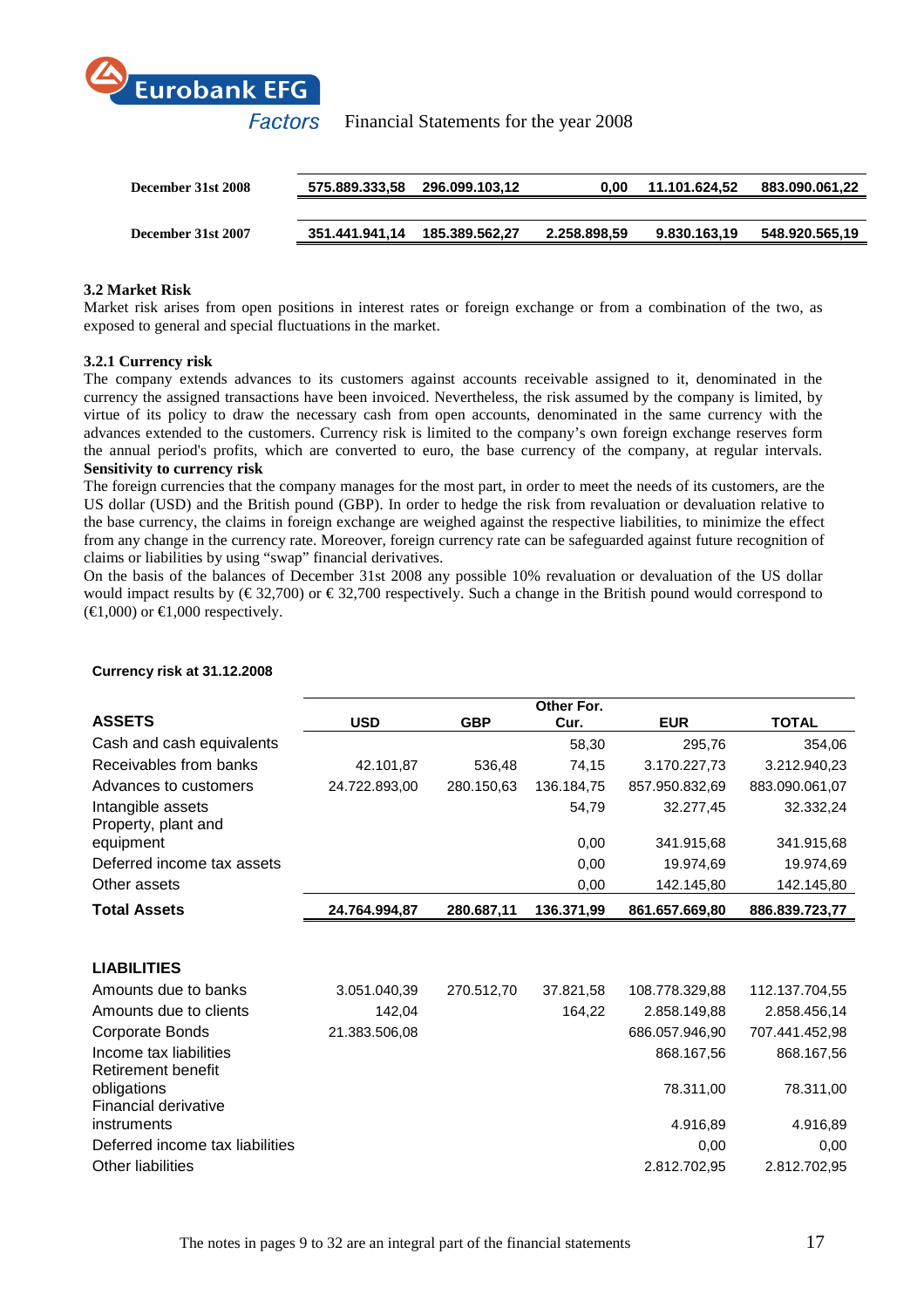

| <b>Total liabilities</b>     | 24.434.688.51 | 270.512.70 | 37.985.80 | 801.458.525,06 | 826.201.712.07 |
|------------------------------|---------------|------------|-----------|----------------|----------------|
|                              |               |            |           |                |                |
| <b>Net Currency Position</b> | 330.306,36    | 10.174.41  | 98.386.19 | 60.199.144.74  | 60.638.011,70  |

**Currency risk at 31.12.2007** 

|                                                     |               |              | Other For. |                |                |
|-----------------------------------------------------|---------------|--------------|------------|----------------|----------------|
| <b>ASSETS</b>                                       | <b>USD</b>    | <b>GBP</b>   | Cur.       | <b>EUR</b>     | <b>TOTAL</b>   |
| Cash and cash equivalents                           |               |              |            | 521,99         | 521,99         |
| Receivables from banks                              | 36.856,79     | 543.995,61   | 415,11     | 1.677.631,08   | 2.258.898,59   |
| Advances to customers                               | 62.110.751,14 | 636.024,26   |            | 483.914.891,21 | 546.661.666,61 |
| Intangible assets<br>Property, plant and            |               |              |            | 40.725,94      | 40.725,94      |
| equipment<br>Financial derivative                   |               |              |            | 407.629,03     | 407.629,03     |
| instruments                                         |               |              |            | 5.435,94       | 5.435,94       |
| Deferred income tax assets                          |               |              |            | 109.766,95     | 109.766,95     |
| Other assets                                        |               |              |            | 149.976,12     | 149.976,12     |
| <b>Total Assets</b>                                 | 62.147.607,93 | 1.180.019,87 | 415,11     | 486.306.578,26 | 549.634.621,17 |
|                                                     |               |              |            |                |                |
| <b>LIABILITIES</b>                                  |               |              |            |                |                |
| Amounts due to banks                                | 5.709.906,53  | 3.201,69     |            | 59.400.119,36  | 65.113.227,58  |
| Amounts due to clients                              | 69,81         | 381,55       |            | 3.108.114,77   | 3.108.566,13   |
| Corporate Bonds                                     | 56.310.873,67 |              |            | 379.655.980,66 | 435.966.854,33 |
| Income tax liabilities<br><b>Retirement benefit</b> |               |              |            | 748.728,64     | 748.728,64     |
| obligations                                         |               |              |            | 58.448,00      | 58.448,00      |
| Deferred income tax liabilities                     |               |              |            | 1.358,98       | 1.358,98       |
| Other liabilities                                   | 4.097,70      | 8.565,71     | 1.163,62   | 2.425.904,27   | 2.439.731,30   |
| <b>Total liabilities</b>                            | 62.024.947,71 | 12.148,95    | 1.163,62   | 445.398.654,68 | 507.436.914,96 |
|                                                     |               |              |            |                |                |
| <b>Net Currency Position</b>                        | 122.660,22    | 1.167.870,92 | (748, 51)  | 40.907.923,58  | 42.197.706,21  |

#### **3.2.2 Interest rate risk**

The company is exposed to interest rate risk that arises from changes in the prevailing market interest rates. Such changes may increase or decrease interest rate margins, leading to a reduction in estimated profits. The company's policy is to set fixed interest rate margins with its customers for each currency, based on the rates determined by the market for certain time periods (monthly or quarterly euribor), covering its cash flows with a corresponding agreement with the lending bank. In cases where a fixed interest rate is established, the company follows market trends and adjusts the rate at regular intervals, in accordance with parent Bank policy.

#### **Sensitivity to interest rate risk**

To cover itself against interest rate risk the company keeps its customers in receivables volumes, relevant to loan liabilities so that, if any fluctuation of interest rates occurs, the rate margin will remain stable. In cases where that cannot be accomplished via the use of "swap" derivatives, it converts floating rate receivables to fixed rate and vice versa, so as to achieve hedging of the risk.

On the basis of the balances of December 31st 2008, any possible 1% increase (or decrease) of the interest rate would impact results by  $\epsilon$  564,367 or ( $\epsilon$  564,367), influence by 94% from the use of own capital.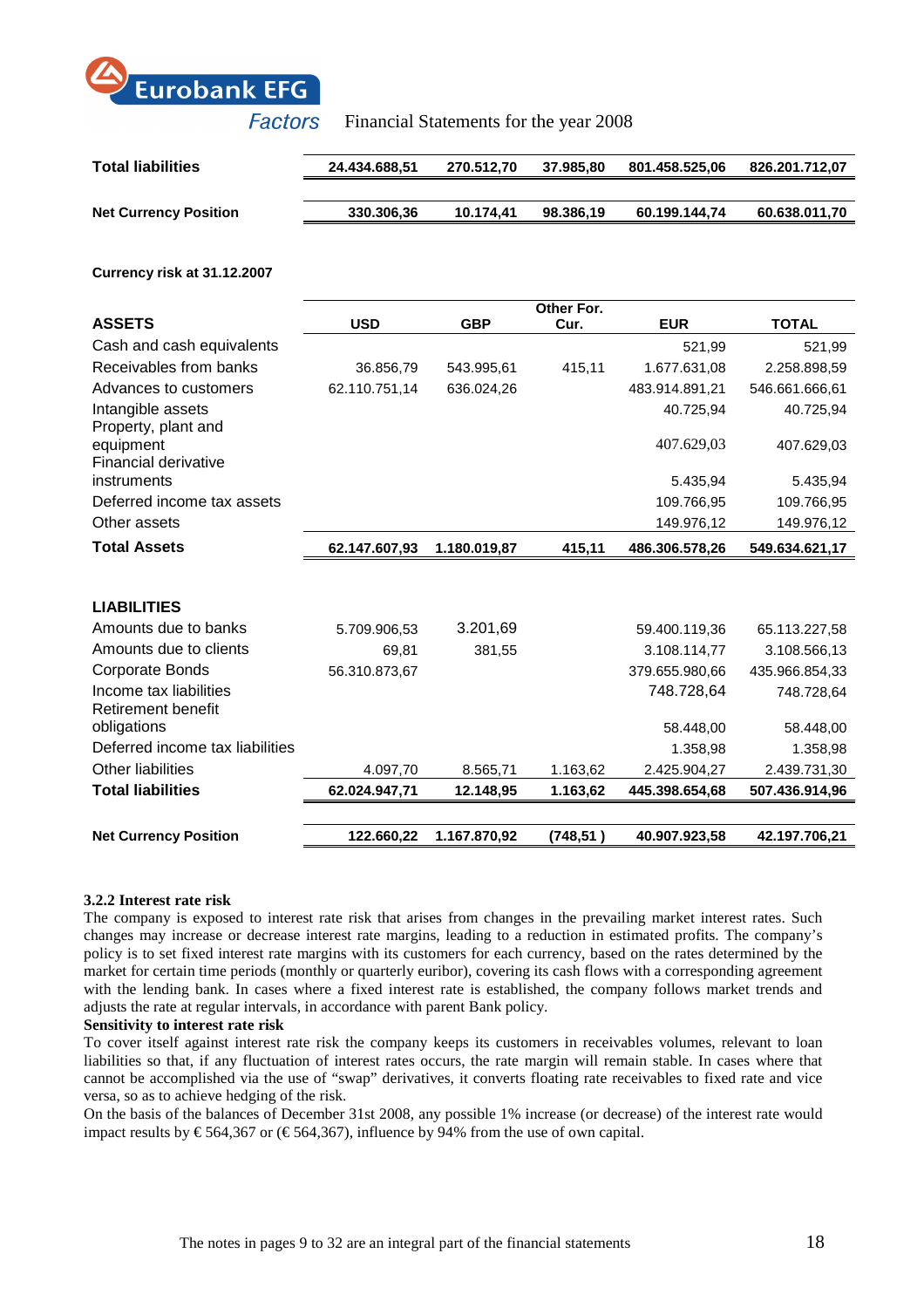

# **Interest rate risk at 31.12.2008**

| <b>ASSETS</b>                                                                  | Up to 3<br>months                                              | $3 - 12$<br>months | $1 - 5$<br>years | Over 5<br>years |        | Non-affected<br>items                    | <b>Total</b>                              |
|--------------------------------------------------------------------------------|----------------------------------------------------------------|--------------------|------------------|-----------------|--------|------------------------------------------|-------------------------------------------|
| Cash and cash equivalents<br>Receivables from banks<br>Advances to customers   | 354,06<br>3.212.940,23<br>838.844.692,47                       |                    |                  |                 |        | 44.245.368,60                            | 354,06<br>3.212.940,23<br>883.090.061,07  |
| Intangible assets<br>Property, plant and equipment                             |                                                                |                    |                  |                 |        | 32.332,24<br>341.915,68                  | 32.332,24<br>341.915,68                   |
| Deferred income tax assets<br>Other assets                                     |                                                                |                    |                  |                 |        | 19.974,69<br>142.145,80                  | 19.974,69<br>142.145,80                   |
| <b>Total Assets</b>                                                            | 842.057.986,76                                                 | 0,00               | 0,00             |                 | 0,00   | 44.781.737,01                            | 886.839.723,77                            |
| <b>LIABILITIES</b>                                                             |                                                                |                    |                  |                 |        |                                          |                                           |
| Amounts due to banks<br>Amounts due to clients                                 | 112.137.704,55<br>2.858.456,14                                 |                    |                  |                 |        |                                          | 112.137.704,55<br>2.858.456,14            |
| Corporate Bonds<br>Income tax liabilities<br>Retirement benefit obligations    | 670.625.038,08                                                 |                    |                  |                 |        | 36.816.414,90<br>868.167,56              | 707.441.452,98<br>868.167,56<br>78.311,00 |
| Financial derivative instruments<br>Deferred income tax liabilities            |                                                                |                    |                  |                 |        | 78.311,00<br>4.916,89<br>0,00            | 4.916,89<br>0,00                          |
| Other liabilities                                                              |                                                                |                    |                  |                 |        | 2.812.702,95                             | 2.812.702,95                              |
| <b>Total liabilities</b>                                                       | 785.621.198,77                                                 | 0,00               | 0,00             |                 | 0,00   | 40.580.513,30                            | 826.201.712,07                            |
| <b>Total on balance sheet interest</b><br>rate gap                             | 56.436.787,99                                                  | 0,00               | 0,00             |                 | 0,00   | 4.201.223,71                             | 60.638.011,70                             |
| Interest rate risk at 31.12.2007                                               |                                                                |                    |                  |                 | Over 5 | Non-affected                             |                                           |
| <b>ASSETS</b><br>Cash and cash equivalents<br>Receivables from banks           | Up to 3 months 3-12 months 1-5 years<br>521,99<br>2.258.898,59 |                    |                  |                 | years  | items                                    | <b>Total</b><br>521,99<br>2.258.898,59    |
| Advances to customers<br>Intangible assets<br>Property, plant and equipment    | 465.701.986,92 15.041.007,58                                   |                    |                  |                 |        | 65.918.672,11<br>40.725,94<br>407.629,03 | 546.661.666,61<br>40.725,94<br>407.629,03 |
| Financial derivative instruments<br>Deferred income tax assets<br>Other assets |                                                                |                    |                  |                 |        | 5.435,94<br>109.766,95<br>149.976,12     | 5.435,94<br>109.766,95<br>149.976,12      |
| <b>Total Assets</b>                                                            | 467.961.407,50 15.041.007,58                                   |                    |                  | 0,00            |        | 0,00 66.632.206,09                       | 549.634.621,17                            |
| <b>LIABILITIES</b>                                                             |                                                                |                    |                  |                 |        |                                          |                                           |
| Amounts due to banks                                                           | 65.113.227,58                                                  |                    |                  |                 |        |                                          | 65.113.227,58                             |
| Amounts due to clients                                                         | 3.108.566,13                                                   |                    |                  |                 |        |                                          | 3.108.566,13                              |
| Corporate Bonds<br>Income tax liabilities                                      | 370.048.182,22                                                 |                    |                  |                 |        | 65.918.672,11<br>748.728,64              | 435.966.854,33<br>748.728,64              |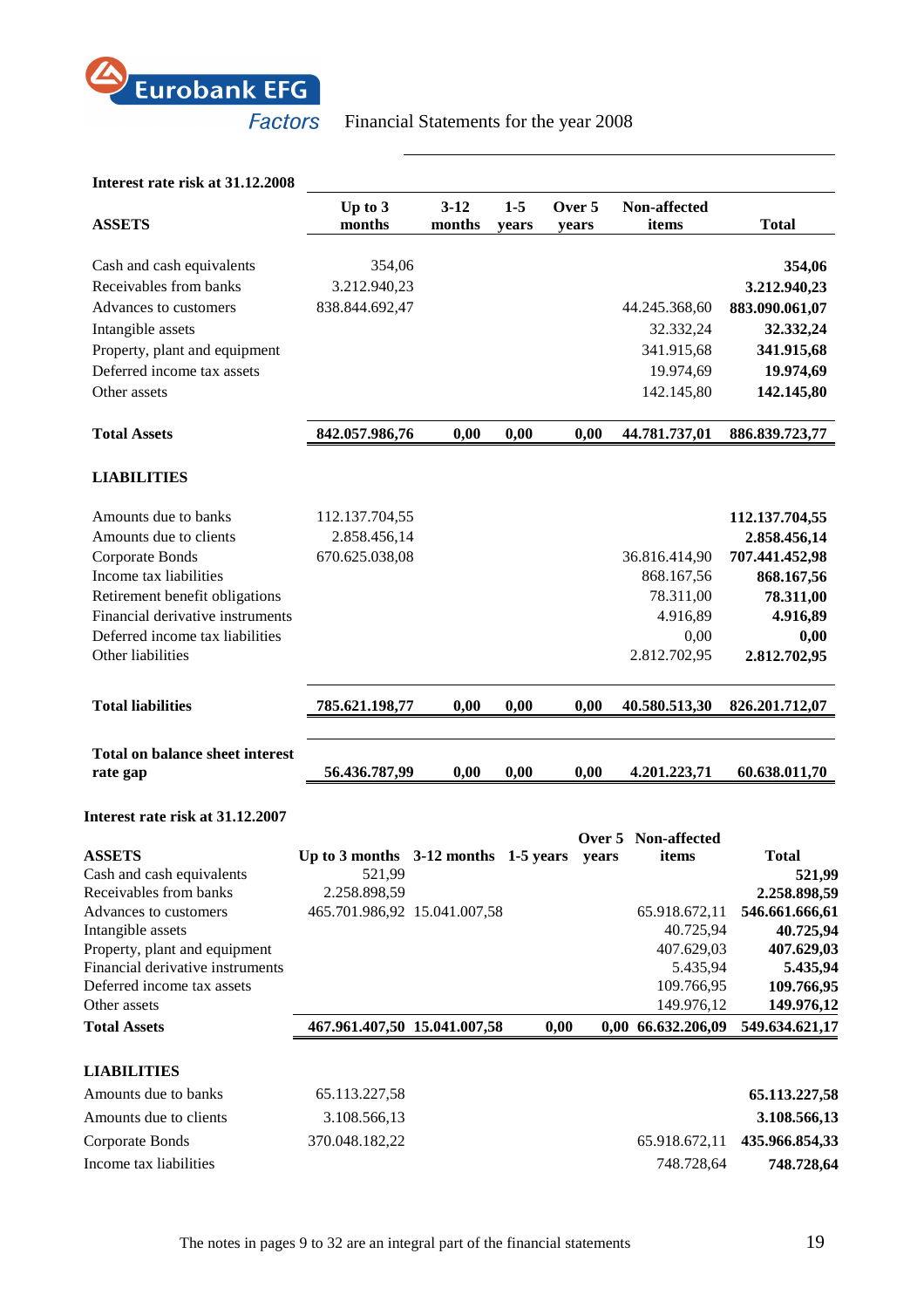

| <b>Total on balance sheet interest</b><br>rate gap | 29.691.431,57 15.041.007,58 |      | 0.00 | 0,00(2.534.732,94) | 42,197,706,21  |
|----------------------------------------------------|-----------------------------|------|------|--------------------|----------------|
| <b>Total liabilities</b>                           | 438.269.975,93              | 0.00 | 0.00 | 0,00 69.166.939,03 | 507.436.914,96 |
| Other liabilities                                  |                             |      |      | 2.439.731,30       | 2.439.731,30   |
| Deferred income tax liabilities                    |                             |      |      | 1.358,98           | 1.358,98       |
| Retirement benefit obligations                     |                             |      |      | 58.448,00          | 58.448,00      |
|                                                    |                             |      |      |                    |                |

#### **3.3 Liquidity risk.**

The company is exposed daily to liquidity risks arising from the management of its receivables portfolio. The analysis of customer cash flows is indicative, and not conclusive, as it is determined by the commercial arrangements between the sellers and their customers (debtors), but, nevertheless, the liquidity requirements of the company can be thus determined to provide for the adequate planning and optimization of its borrowing needs. The company maintains sufficient liquidity from the issuance of corporate bonds, which cover the greatest part of its cash flows. Open borrowing covers the remaining liquidity in the currency that the necessary cash flows are denominated, in order to enable cash flow management with the best possible returns. In case of temporary cash flow surpluses, the company places its cash in overnight deposits.

The table below presents the financial liabilities of the company on the basis of the contractual non-discounted cash flows for 2008 and 2007.

These liabilities can be readjusted with premature repayment of the borrowed capital or the bond issue without penalty clauses, and with the safeguarding of the optimal liquidity of the company as the basic criterion.

| <b>Liquidity risk at</b><br>31.12.2008 |                |               |                |                |                |
|----------------------------------------|----------------|---------------|----------------|----------------|----------------|
| <b>LIABILITIES</b>                     | Up to 1 month  | 1-3 months    | 3-12 months    | 1-5 years      | <b>Total</b>   |
| <b>Amounts due to</b>                  |                |               |                |                |                |
| <b>banks</b>                           |                |               |                |                |                |
| Capital due                            | 111.517.759,57 |               |                |                | 111.517.759,57 |
| Interest expense                       | 951.710,31     |               |                |                | 951.710,31     |
| <b>Corporate Bonds</b>                 |                |               |                |                |                |
| Capital due                            | 8.801.396,49   | 17.434.255,39 | 306.001.763,02 | 374.579.000,00 | 706.816.414,90 |
| Interest expense                       | 2.432.749,20   | 3.513.075,84  | 14.848.293,32  | 8.423.248,86   | 29.217.367,22  |
| <b>Total Liabilities</b>               | 123.703.615,57 | 20.947.331,23 | 320.850.056,34 | 383.002.248,86 | 848.503.252,00 |
| Liquidity risk at<br>31.12.2007        |                |               |                |                |                |
| <b>LIABILITIES</b>                     | Up to 1 month  | 1-3 months    | 3-12 months    | 1-5 years      | <b>Total</b>   |
| <b>Amounts due to</b><br><b>banks</b>  |                |               |                |                |                |
| Capital due                            | 65.113.227,58  |               |                |                | 65.113.227,58  |
| Interest expense                       |                |               |                |                |                |
| <b>Corporate Bonds</b>                 | 251.771,15     |               |                |                | 251.771,15     |
|                                        |                |               |                |                |                |
| Capital due                            | 13.501.690,00  | 40.808.391,00 | 104.070.024,00 | 277.456.000,00 | 435.836.105,00 |
| Interest expense                       | 1.569.897,00   | 2.914.157,00  | 10.683.341,00  | 18.867.623,00  | 34.035.018,00  |

#### **3.4 Capital adequacy**.

The Bank of Greece, in order to monitor financial companies, has set certain rules through the issue of directives for the measurement of sufficient coverage against risk of claims depreciation and for assets in general, and determining adequate provisions and capital adequacy.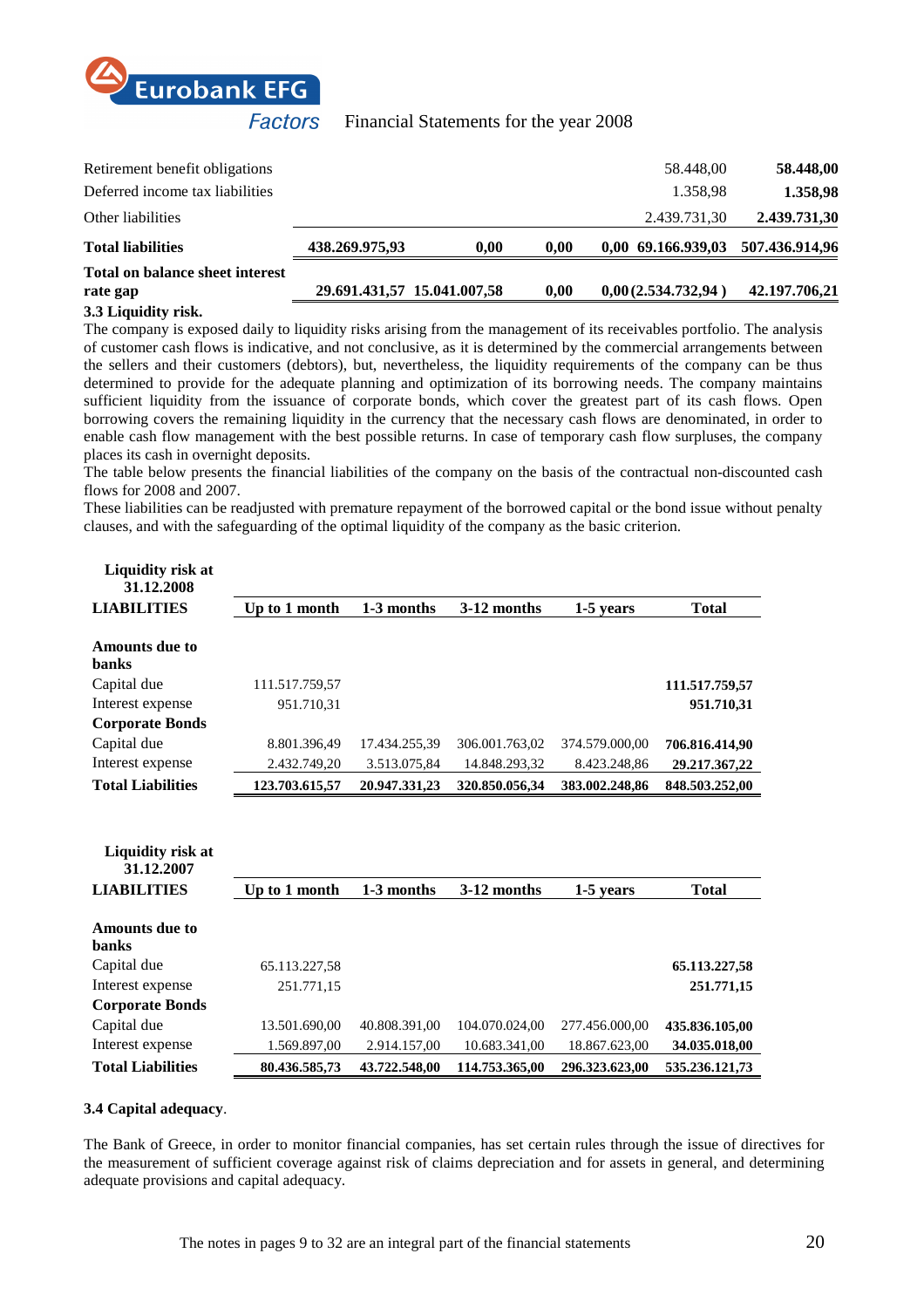

The supervisory capital of companies for their assets, weighed by the relative risk factors (as per Presidential Decree 2053/18.3.92) creates the capital adequacy indicator.

As arising from the following table, the capital adequacy indicator of the company on December  $31<sup>st</sup>$  is 10% higher than the minimum required by the relevant directive of the Governor of the Bank of Greece. Factoring companies follow a seasonal fluctuation of customer invoicing, and as a result, total factored claims reach their maximum limit in December of each year.

# CAPITAL ADEQUASY INDICATOR

| <b>Capital adequacy Indicator</b> | 10,56%         | 13,20%         |
|-----------------------------------|----------------|----------------|
| Weighted assets and memo accounts | 505.441.239,04 | 290.952.635,58 |
| Supervisory Capital               | 53.382.093,55  | 38.406.508,89  |
|                                   | 31.12.2008     | 31.12.2007     |

#### **3.5 Fair value determination**

The fair value of derivative financial instruments is determined on the basis of cash flow pre-payment models. Nominal value minus provisions for the impairment of receivables from customers and banking institutions is estimated to approach fair value.

The real values of financial liabilities are considered to approach their nominal value.

# **4. Critical estimates and assumptions**

#### **a)** *Principal assumptions of management regarding provision estimate methods*

The company is constantly reviewing its factoring advance portfolio to assess impairment. In order to determine whether an impairment loss should be recognized in the income statement, the company uses its own judgment to establish whether there are indications of a measurable reduction in the cash flows arising from a group, before this reduction can be correlated to a specific customer or debtor. Such indications may include observed data that show an adverse change in the payment status of borrowers in a group, as due to negative economic conditions in a specific industry, or local or national economic conditions that correlate to defaults on assets in the group, or to random events such as floods, fires etc. which are expected to affect the repayment of debts to the company. Management employs estimates based on loss history and experience as regarding estimates of future cash flows, and for assets with credit risk characteristics and evidence of objective impairment similar to those in the group of loans and receivables. The methodology and assumptions used in estimating the amounts and the timing of future cash flows are reviewed regularly, so as to reduce any discrepancies between estimated and actual loss.

The amount of the impairment of receivables arises from the difference between the receivable that has been accounted and the estimated recoverable amount. The recoverable amount is the present value of the future cash flows from doubtful debts, after taking into account any collateral, and discounted by the effective interest rate of the agreement.

Events that alter and reverse prior loss estimates, affect accordingly the provisions formed, and are recognized in the income statement.

#### *b) Fair value of derivative financial instruments*

The fair value of financial instruments that are not traded in the active market is determined by using valuation techniques. Whenever valuation techniques are used for determining fair value, they are carried out by experienced and specialized executives of the parent bank.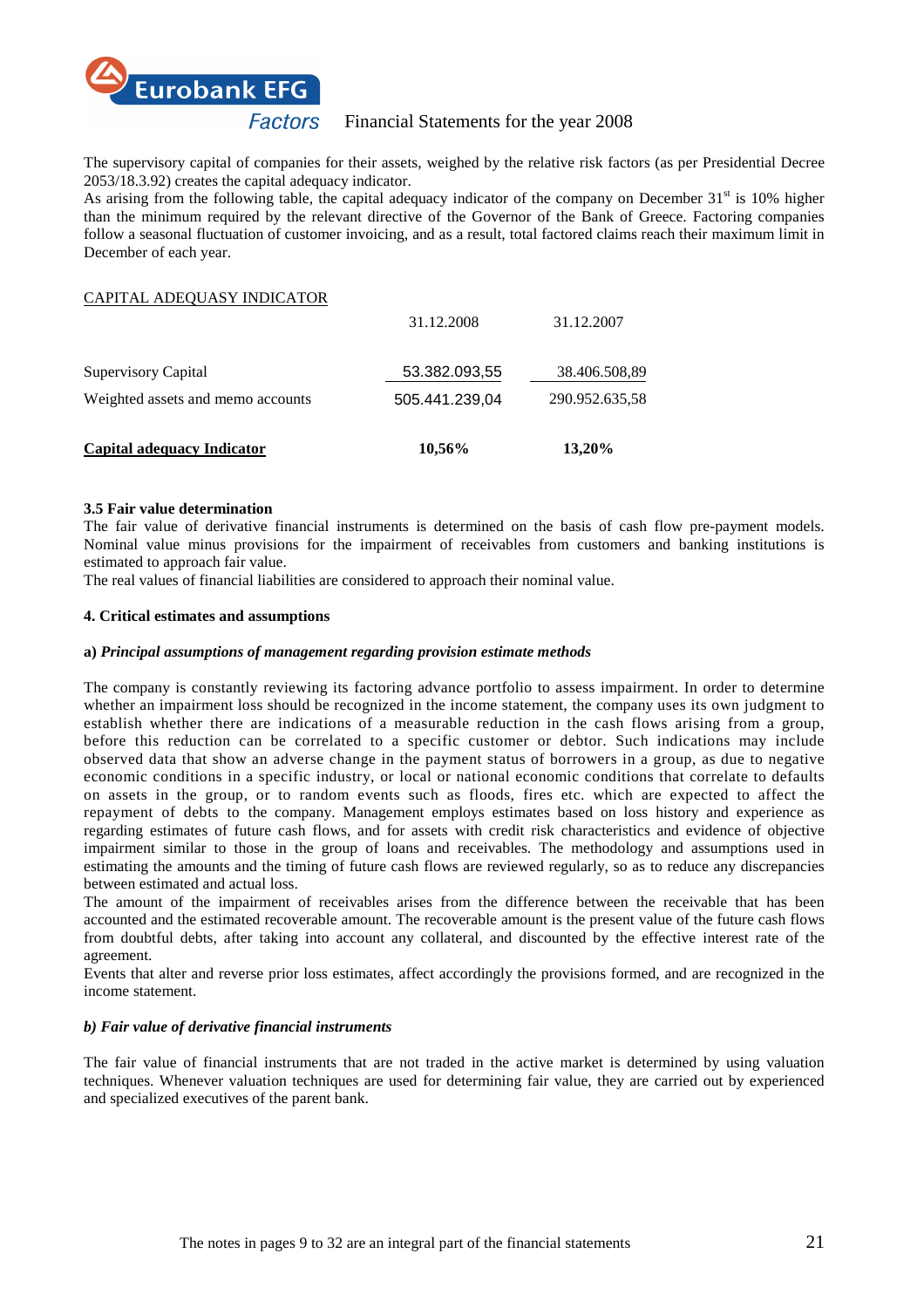

#### *c) Income tax*

The management of the company makes estimates in order to determine the income tax provision. The company recognizes liabilities for anticipated tax audit issues, based on estimates with respect to whether additional taxes will be due. In cases where the final tax outcome of these issues is different from the amounts initially recognized, such differences will impact the income tax and the deferred tax provisions for the period of that determination.

| 5. Net interest income                   | 31.12.2008    | 31.12.2007    |
|------------------------------------------|---------------|---------------|
| Interest and related income              |               |               |
| Advances to customers                    | 27.421.464,46 | 19.790.934,48 |
| Interest income from derivatives (swap)  | 27.960,97     | 100.648,69    |
| Other interest income                    | 1.710.583,84  | 1.584.843,28  |
| <b>Total</b>                             | 29.160.009,27 | 21.476.426,45 |
|                                          |               |               |
| Interest and related expense             |               |               |
| Amounts due to banks                     | 1.592.192,31  | 1.135.273,75  |
| Interest expense from derivatives (swap) | 22.643,86     | 128.485,52    |
| Corporate bonds issued                   | 18.545.970,66 | 13.624.873,48 |
| <b>Total</b>                             | 20.160.806,83 | 14.888.632,75 |
| <b>Net interest Income</b>               | 8.999.202,44  | 6.587.793,70  |
|                                          |               |               |
|                                          |               |               |
| 6. Net commission income                 | 31.12.2008    | 31.12.2007    |
| Commission income                        |               |               |
| Factoring services                       | 7.218.670,16  | 5.829.481,84  |
| <b>Total</b>                             | 7.218.670,16  | 5.829.481,84  |
|                                          |               |               |
| Fee and commission expense               | 1.207.309,45  | 1.486.188,94  |
| <b>Total</b>                             | 1.207.309,45  | 1.486.188,94  |
|                                          |               |               |
| Net commission income                    | 6.011.360,71  | 4.343.292,90  |
|                                          |               |               |
| 7. Other income                          | 31.12.2008    | 31.12.2007    |
| Foreign exchange gain (loss)             | (32.633,89)   | 71.662,34     |
| Income from derivatives evaluation       | (10.352, 83)  | 5.435,94      |
| Other income                             | 18.954,32     | 52.998,89     |
| <b>Total</b>                             | (24.032, 40)  | 130.097,17    |
|                                          |               |               |
|                                          |               |               |
| 8. Payroll and staff costs               | 31.12.2008    | 31.12.2007    |
| Salaries                                 | 1.627.434,59  | 1.490.999,16  |
| <b>Employer contributions</b>            | 404.973,64    | 360.502,56    |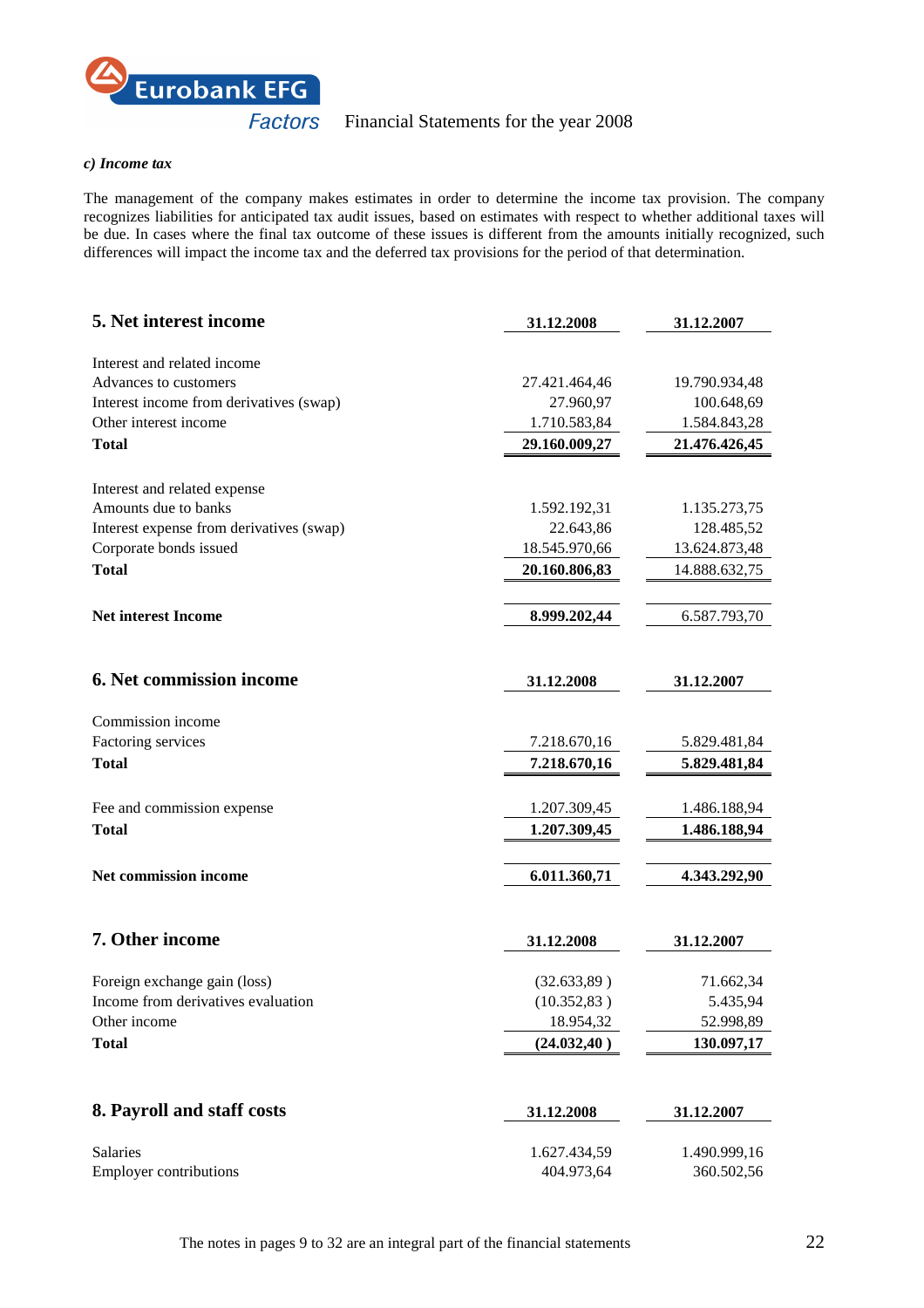

| Pension costs | 19.863.00    | 7.918.00     |
|---------------|--------------|--------------|
| Other cost    | 972.618.24   | 718.667,12   |
| <b>Total</b>  | 3.024.889.47 | 2.578.086,84 |

The average number of persons employed by the company during the fiscal year 2008 was 68. (2007 : 64)

| 9. Administrative expenses                        |          | 31.12.2008    |        | 31.12.2007    |
|---------------------------------------------------|----------|---------------|--------|---------------|
|                                                   |          |               |        |               |
| Building operating leases                         |          | 336.136,54    |        | 316.827,07    |
| Thirt party compensation and charges              |          | 87.234,80     |        | 68.851,19     |
| Telephone - Postage - Information systems         |          | 65.836,45     |        | 77.319,71     |
| Repairs - Maintenance - Insurance premiums        |          | 32.409,49     |        | 27.411,23     |
| Electricity - Water - Cleaning                    |          | 67.627,93     |        | 64.249,81     |
| Advertising costs                                 |          | 36.206,61     |        | 38.952,68     |
| Subscriptions                                     |          | 21.192,55     |        | 17.830,13     |
| Office supplies                                   |          | 31.179,55     |        | 36.536,73     |
| Other overheads                                   |          | 78.750,14     |        | 56.956,44     |
| <b>Total</b>                                      |          | 756.574,06    |        | 704.934,99    |
|                                                   |          |               |        |               |
| 10. Impairment provisions on customer receivables |          | 31.12.2008    |        | 31.12.2007    |
| Impairment charged for the year                   |          | 272.784,24    |        | 66.192,13     |
| <b>Total</b>                                      |          | 272.784,24    |        | 66.192,13     |
|                                                   |          |               |        |               |
|                                                   |          |               |        |               |
| 11. Income tax expense                            |          | 31.12.2008    |        | 31.12.2007    |
| Current income tax                                |          | 2.187.277,57  |        | 2.043.698,18  |
| Prior year tax audit defferences                  |          | 80.783,00     |        | 0,00          |
| Deferred tax                                      |          | 88.433,28     |        | (112.501, 97) |
| <b>Total</b>                                      |          | 2.356.493,85  |        | 1.931.196,21  |
| The Greek tax rate for 2008 is 25% (2007 : 25%)   |          |               |        |               |
|                                                   |          |               |        |               |
|                                                   |          | 31.12.2008    |        | 31.12.2007    |
| Profit before tax                                 |          | 10.826.499,34 |        | 7.605.721,45  |
| Income tax expense                                | 25,00%   | 2.706.624,84  | 25,00% | 1.901.430,36  |
| Increase or decrease arising from:                |          |               |        |               |
| Prior year tax audit differences                  | 0,75%    | 80.783,00     |        |               |
| Income not subject to tax                         | $-0,02%$ | (1.800,00)    |        |               |
| Tax from non-deductible expenses                  | 2,73%    | 295.886,01    | 0,39%  | 29.765,85     |
| Other permanent tax differences                   | $-6,70%$ | (725.000,00)  |        |               |
| Income tax expense                                | 21,77%   | 2.356.493,85  | 25,39% | 1.931.196,21  |
|                                                   |          |               |        |               |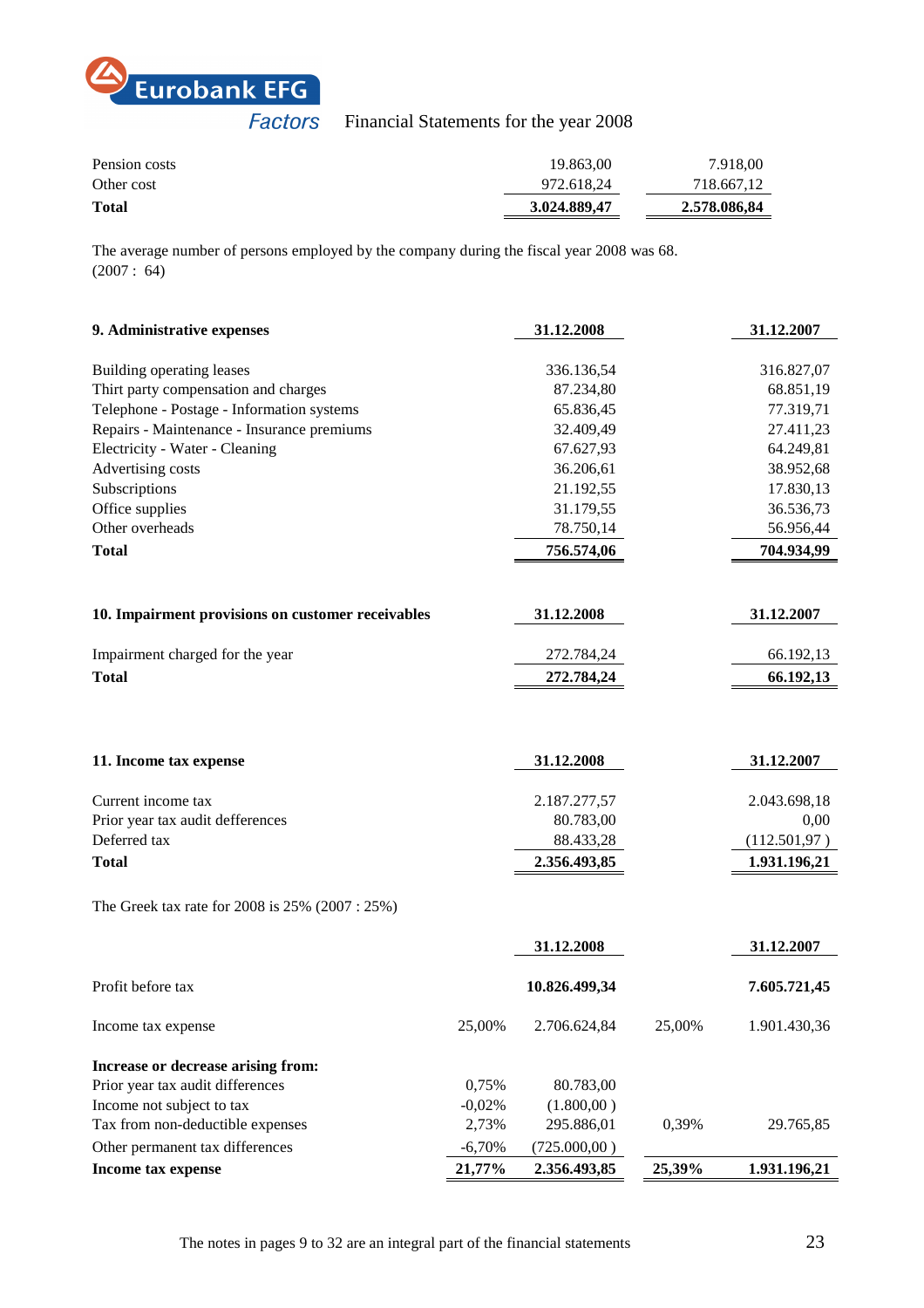

# **Assets**

| 12. Cash and cash equivalents                 | 31.12.2008         | 31.12.2007         |
|-----------------------------------------------|--------------------|--------------------|
| 12.1 Cash                                     | 354,06             | 521,99             |
| 12.2 Receivables from banks                   |                    |                    |
| Current accounts                              | 3.212.940,23       | 2.258.898,59       |
| Total cash and cash equivalents               | 3.213.294,29       | 2.259.420,58       |
| 13. Advances to customers                     | 31.12.2008         | 31.12.2007         |
| Invoice discounting                           | 362.657.527,52     | 71.458.078,60      |
| Domestic factoring with recourse              | 145.138.236,90     | 121.487.771,26     |
| Domestic non-recourse factoring               | 311.563.184,11     | 246.633.525,44     |
| International factoring                       | 22.244.795,64      | 82.122.551,19      |
| Forfaiting deals                              | 44.245.368,60      | 27.446.007,58      |
| <b>Total</b>                                  | 885.849.112,77     | 549.147.934,07     |
| Less: Provision for impairment of receivables | (2.759.051,70)     | (2.486.267, 46)    |
| <b>Total</b>                                  | 883.090.061,07     | 546.661.666,61     |
|                                               |                    |                    |
| Provision for impairment of receivables       | $1/1 - 31/12/2008$ | $1/1 - 31/12/2007$ |
| Starting balance                              | 2.486.267,46       | 2.671.386,26       |
| Provisions charge for the year                | 272.784,24         | 66.192,13          |
| Less: Provisions used for written off loans   | 0,00               | (251.310, 93)      |
| Provision balance end of year                 | 2.759.051,70       | 2.486.267,46       |
| 14. Intangible Assets                         |                    |                    |
| <b>Balance at 1.1.2007</b>                    |                    |                    |
| <b>Acquisition cost</b>                       | 162.100,28         |                    |
| <b>Accumulated amortization</b>               | (116.077,10)       |                    |
| <b>Net book balance</b>                       | 46.023,18          |                    |
| Period 1.1.2007 - 31.12.2007                  |                    |                    |
| <b>Additions</b>                              | 17.162,00          |                    |
| Disposals                                     |                    |                    |
| Wastages                                      |                    |                    |
| Amortisation charge                           | (22.459,24)        |                    |
| <b>Balance at 31.12.2007</b>                  |                    |                    |
| <b>Acquisition cost</b>                       | 179.262,28         |                    |
| <b>Accumulated amortization</b>               | (138.536,34)       |                    |
| Net book balance at 31.12.2007                | 40.725,94          |                    |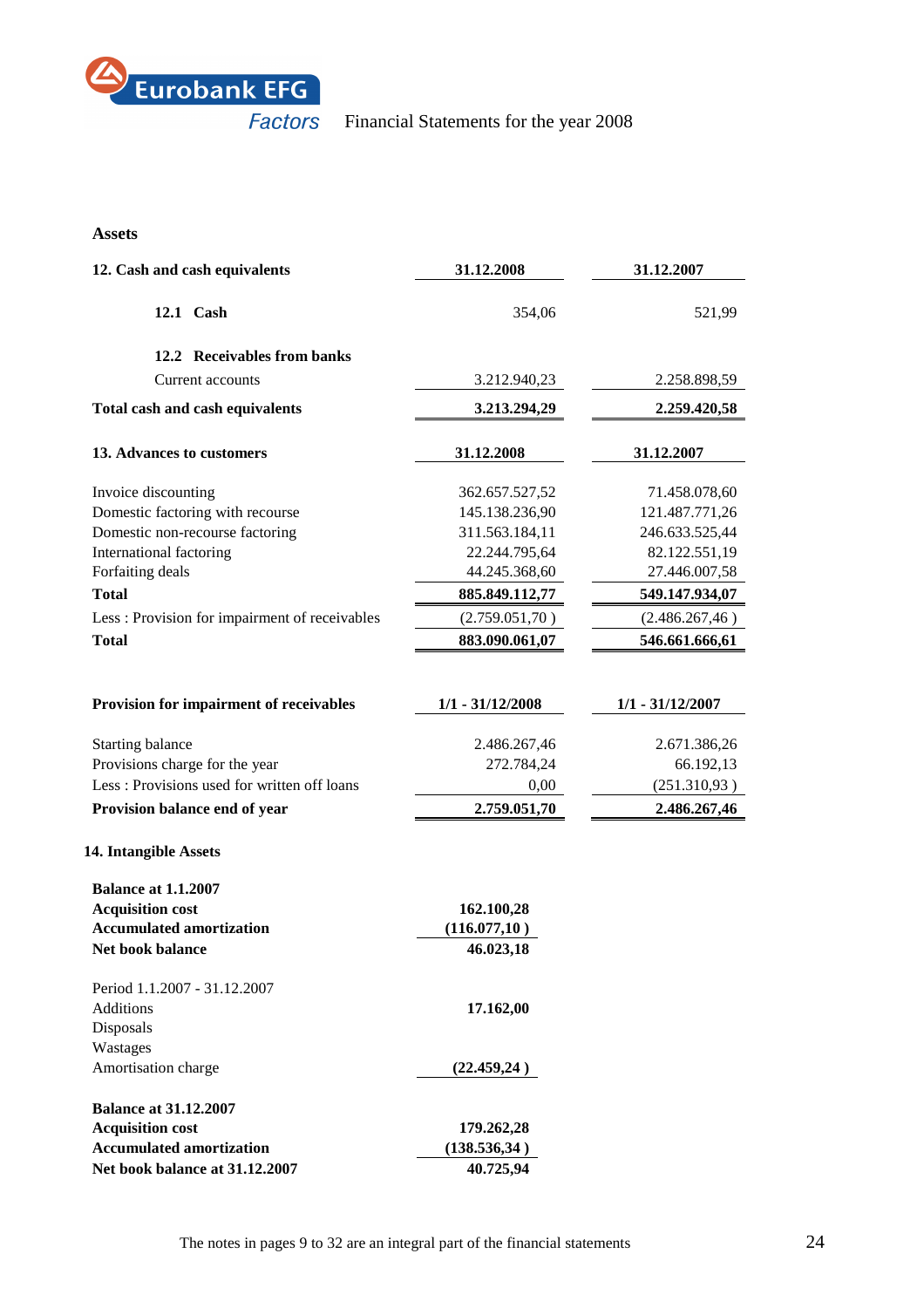

| Period 1.1.2007 - 31.12.2008    |              |
|---------------------------------|--------------|
| <b>Additions</b>                | 14.506,59    |
| Disposals                       | 0,00         |
| Wastages                        |              |
| Amortisation charge             | (22.900.29)  |
| <b>Balance at 31.12.2008</b>    |              |
| <b>Acquisition cost</b>         | 193.768,87   |
| <b>Accumulated amortization</b> | (161.436.63) |
| Net book balance at 31.12.2008  | 32.332,24    |

| 15. Property, plant and equipment | <b>Improvements</b><br>of third party<br>property | Other<br>Equipment | <b>TOTAL</b>  |
|-----------------------------------|---------------------------------------------------|--------------------|---------------|
| <b>Balance at 1.1.2007</b>        |                                                   |                    |               |
| <b>Acquisition cost</b>           | 500.988,21                                        | 407.641,74         | 908.629,95    |
| <b>Accumulated amortization</b>   | (215.324, 49)                                     | (252.145,53)       | (467.470,02)  |
| <b>Net book balance</b>           | 285.663,72                                        | 155.496,21         | 441.159,93    |
|                                   |                                                   |                    |               |
| Period 1.1.2007 - 31.12.2007      |                                                   |                    |               |
| <b>Additions</b>                  |                                                   | 50.258,22          | 50.258,22     |
| Disposals                         |                                                   |                    |               |
| Wastages                          |                                                   |                    |               |
| Amortisation charge               | (34.659,24)                                       | (49.129,88)        | (83.789, 12)  |
| <b>Balance at 31.12.2007</b>      |                                                   |                    |               |
| <b>Acquisition cost</b>           | 500.988,21                                        | 457.899,96         | 958.888,17    |
| <b>Accumulated amortization</b>   | (249.983,73)                                      | (301.275, 41)      | (551.259, 14) |
| Net book balance at 31.12.2007    | 251.004,48                                        | 156.624,55         | 407.629,03    |
| Period 1.1.2008 - 31.12.2008      |                                                   |                    |               |
| <b>Additions</b>                  | 0,00                                              | 17.170,00          | 17.170,00     |
| Disposals                         |                                                   |                    |               |
| Wastages                          |                                                   |                    |               |
| Amortisation charge               | (35.025, 60)                                      | (47.857,75)        | (82.883, 35)  |
| <b>Balance at 31.12.2008</b>      |                                                   |                    |               |
| <b>Acquisition cost</b>           | 500.988,21                                        | 475.069,96         | 976.058,17    |
| <b>Accumulated amortization</b>   | (285.009, 33)                                     | (349.133,16)       | (634.142, 49) |
| Net book balance at 31.12.2008    | 215.978,88                                        | 125.936,80         | 341.915,68    |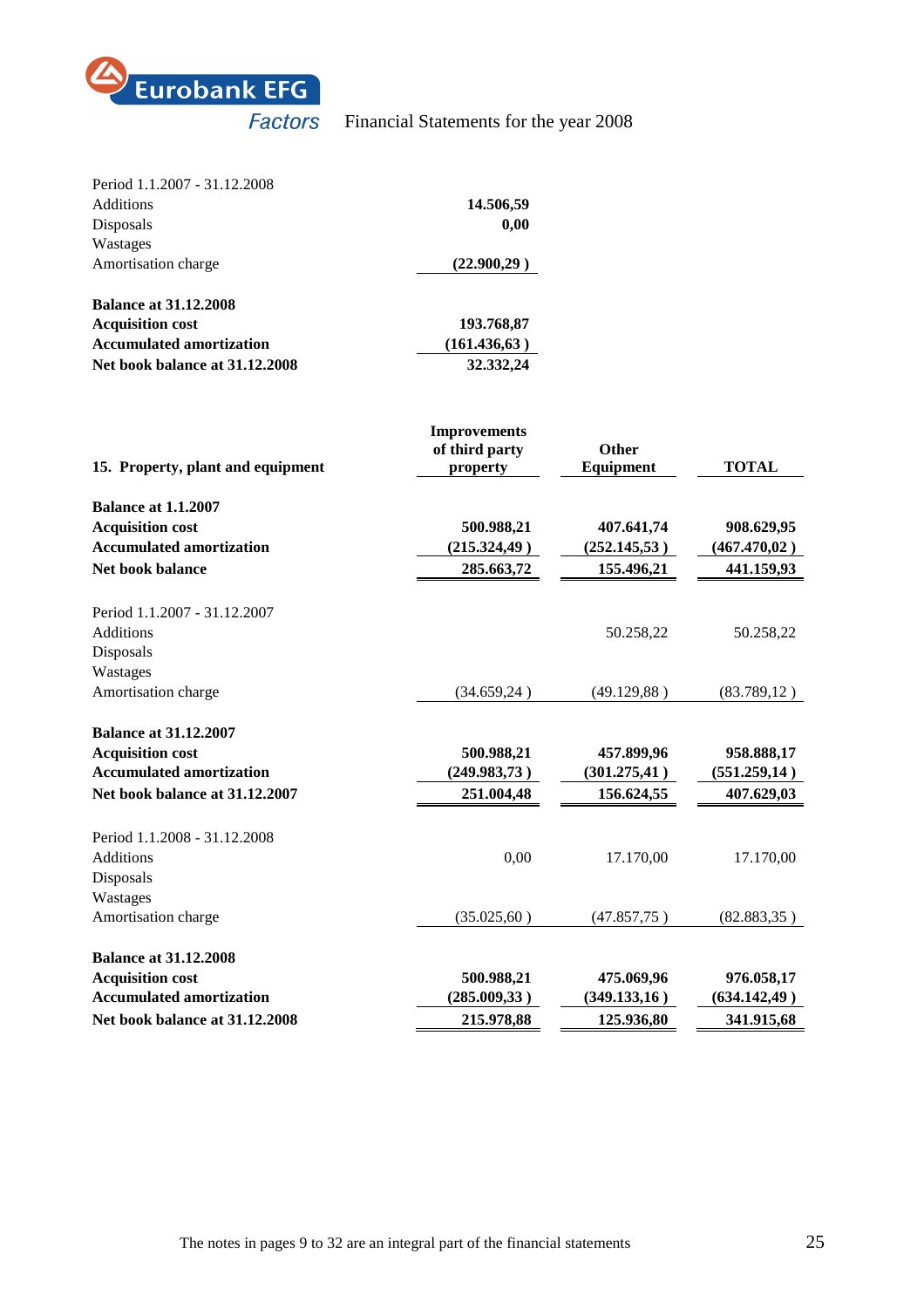

# **16. Deferred income tax assets - liabilities**

|                                      |                        | Recognised              |                         |                          |
|--------------------------------------|------------------------|-------------------------|-------------------------|--------------------------|
| Deferred income tax assets           | <b>Balance</b> at      | in income               | Recognised              | Balance at               |
|                                      | 1.1.2007               | statement               | in equity               | 31.12.2007               |
|                                      |                        |                         |                         |                          |
| Provision for retirement obligations | 0,00                   | 14.612,00               |                         | 14.612,00                |
| Provision for personnel bonus        | 0,00                   | 95.154,95               |                         | 95.154,95                |
|                                      |                        |                         |                         |                          |
| <b>Total</b>                         | 0,00                   | 109.766,95              | 0,00                    | 109.766,95               |
|                                      |                        |                         |                         |                          |
| Deferred income tax liabilities      | <b>Balance</b> at      | Recognised<br>in income | Recognised              | Balance at               |
|                                      | 1.1.2007               | statement               | in equity               | 31.12.2007               |
|                                      |                        |                         |                         |                          |
| Derivatives (Swap)                   | (4.094, 00)            | 2.735,02                |                         | (1.358, 98)              |
|                                      |                        |                         |                         |                          |
| <b>Total</b>                         | (4.094, 00)            | 2.735,02                |                         | (1.358, 98)              |
| <b>Grant total at 31/12/2007</b>     | (4.094, 00)            | 112.501,97              | 0,00                    | 108.407,97               |
|                                      |                        |                         |                         |                          |
|                                      |                        | Recognised              |                         |                          |
| Deferred income tax assets           | Balance at             | in income               | Recognised              | Balance at               |
|                                      | 1.1.2008               | statement               | in equity               | 31.12.2008               |
|                                      |                        |                         |                         |                          |
| Provision for retirement obligations | 14.612,00              | 4.182,64                |                         | 18.794,64                |
| Provision for personnel bonus        | 95.154,95              | (95.154, 95)            |                         | 0,00                     |
|                                      |                        | 1.180,05                |                         | 1.180,05                 |
| <b>Total</b>                         | 109.766,95             | (89.792, 26)            | 0,00                    | 19.974,69                |
|                                      |                        |                         |                         |                          |
| Deferred income tax liabilities      |                        | Recognised              |                         |                          |
|                                      | Balance at<br>1.1.2008 | in income<br>statement  | Recognised<br>in equity | Balance at<br>31.12.2008 |
|                                      |                        |                         |                         |                          |
| Derivatives (Swap)                   | (1.358, 98)            | 1.358,98                |                         | 0,00                     |
| <b>Total</b>                         | (1.358, 98)            | 1.358,98                |                         | 0,00                     |
| <b>Grant total at 31/12/2008</b>     | 108.407,97             | (88.433,28)             | 0,00                    | 19.974,69                |
|                                      |                        |                         |                         |                          |
|                                      |                        |                         |                         |                          |
|                                      |                        |                         |                         |                          |
| 17. Other assets                     | 31.12.2008             |                         | 31.12.2007              |                          |
|                                      |                        |                         |                         |                          |
| Guarantees - advances                | 26.768,23              |                         | 20.215,95               |                          |
| Prepaid expenses                     | 49.990,40              |                         | 74.554,30               |                          |
| Other receivables                    | 65.387,17              |                         | 55.205,87               |                          |
| <b>Total</b>                         | 142.145,80             |                         | 149.976,12              |                          |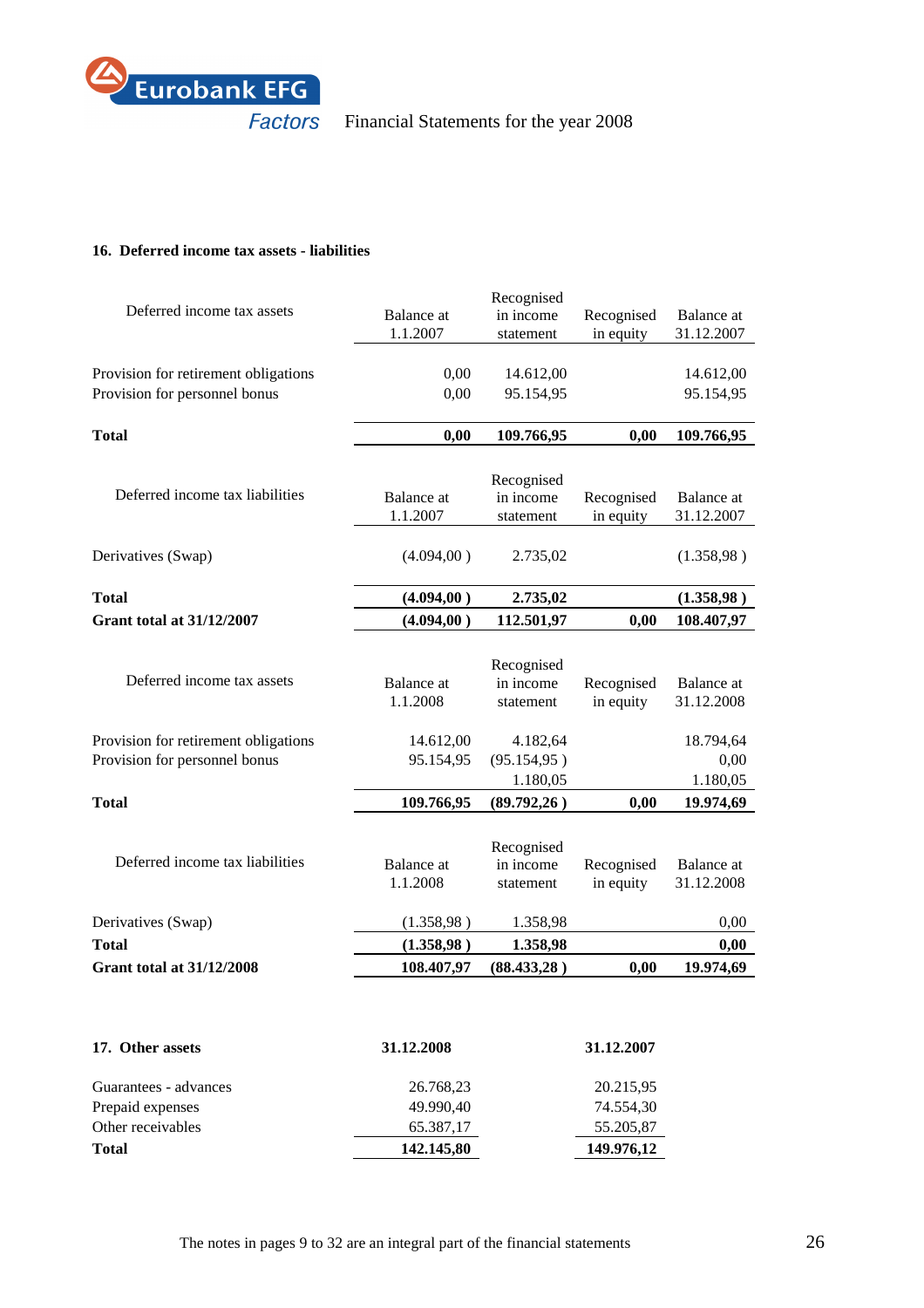

# **Liabilities**

# **18. Amounts due to banks**

Obligations towards banks arise from credit agreement, concerning an open, floating interest rate account, signed by EFG Factors and EFG Eurobank Ergasias.

The above agreement allows the company to maintain open accounts in foreign currency in order to extend advances to its clients in the corresponding currencies.

The interest rate charged to customers depend on the particular customer deal and is either a monthly Euribor or Libor floating interest rate or a fix rate for the given period, plus spread in the relevant currency.

| Open account agreement   | 31/12/2008       | 31/12/2007      |
|--------------------------|------------------|-----------------|
| Loans balance            | € 111.517.759,57 | € 64.566.287,33 |
| Accrued interest payable | € 619.944,99     | € 546.940,25    |
| Total amount due         | € 112.137.704,56 | € 65.113.227,58 |

The fair value of the above loans approached their book value on the corresponding balance sheet dates.

# **19. Amounts due to customers**

Amounts due to clients arise from the credit balances of client open accounts, resulting from collections that had not been rendered on the date the financial statements were prepared.

|                                              | 31.12.2008   | 31.12.2007   |
|----------------------------------------------|--------------|--------------|
|                                              |              |              |
| <b>Amounts due to clients on December 31</b> | 2.858.456.14 | 3.108.566.13 |

# **20. Corporate Bonds**

In order to cover its borrowing requirement EFG Factors SA issued the following Corporate Bonds

|                       |              |                 | <b>INTEREST</b>     |             |              |                                   |
|-----------------------|--------------|-----------------|---------------------|-------------|--------------|-----------------------------------|
|                       | <b>ISSUE</b> |                 | <b>RATE</b>         | <b>BOND</b> |              |                                   |
| <b>AMMOUNT</b>        | <b>DATE</b>  | <b>DUE DATE</b> | <b>FIX/FLOATING</b> | <b>SPCS</b> |              | <b>BONDS BALANCE (FACE VALUE)</b> |
|                       |              |                 |                     |             | IN FOR. CUR. | IN EUR                            |
| € 250,000,000         | 23/12/2008   | 23/12/2009      | <b>FLOATING</b>     | 250,000     |              | € 250.000.000,00                  |
| € 50,000,000          | 17/12/2008   | 17/12/2010      | <b>FLOATING</b>     | 50,000      |              | € 50.000.000.00                   |
| € 4.135.000           | 7/11/2008    | 4/2/2009        | <b>FIX</b>          | 4.135       |              | €4.135000,00                      |
| € 3.487.000           | 21/10/2008   | 3/4/2009        | <b>FIX</b>          | 3.487       |              | € 3.487.000,00                    |
| € 890,000             | 15/9/2008    | 12/1/2009       | <b>FIX</b>          | 890         |              | € 690.000,00                      |
| $\epsilon$ 60.000.000 | 9/7/2008     | 9/7/2009        | <b>FLOATING</b>     | 60,000      |              | € 50.000.000.00                   |
| € 50,000,000          | 27/6/2008    | 27/6/2011       | <b>FLOATING</b>     | 50,000      |              | € 50.000.000.00                   |
| $\epsilon$ 2.570.000  | 13/12/2007   | 1/6/2011        | <b>FIX</b>          | 2.570       |              | € 1.895.000,00                    |
| € 3.895.000           | 29/11/2007   | 15/1/2012       | <b>FIX</b>          | 3.895       |              | € 3.067.000.00                    |
| € 2.790.000           | 17/9/2007    | 17/2/2012       | <b>FIX</b>          | 2.790       |              | € 2.234.000,00                    |
| € 270.000.000         | 29/6/2007    | 30/6/2010       | <b>FLOATING</b>     | 270,000     |              | € 270,000,000,00                  |

# **CORPORATE BONDS AT 31/12/2008**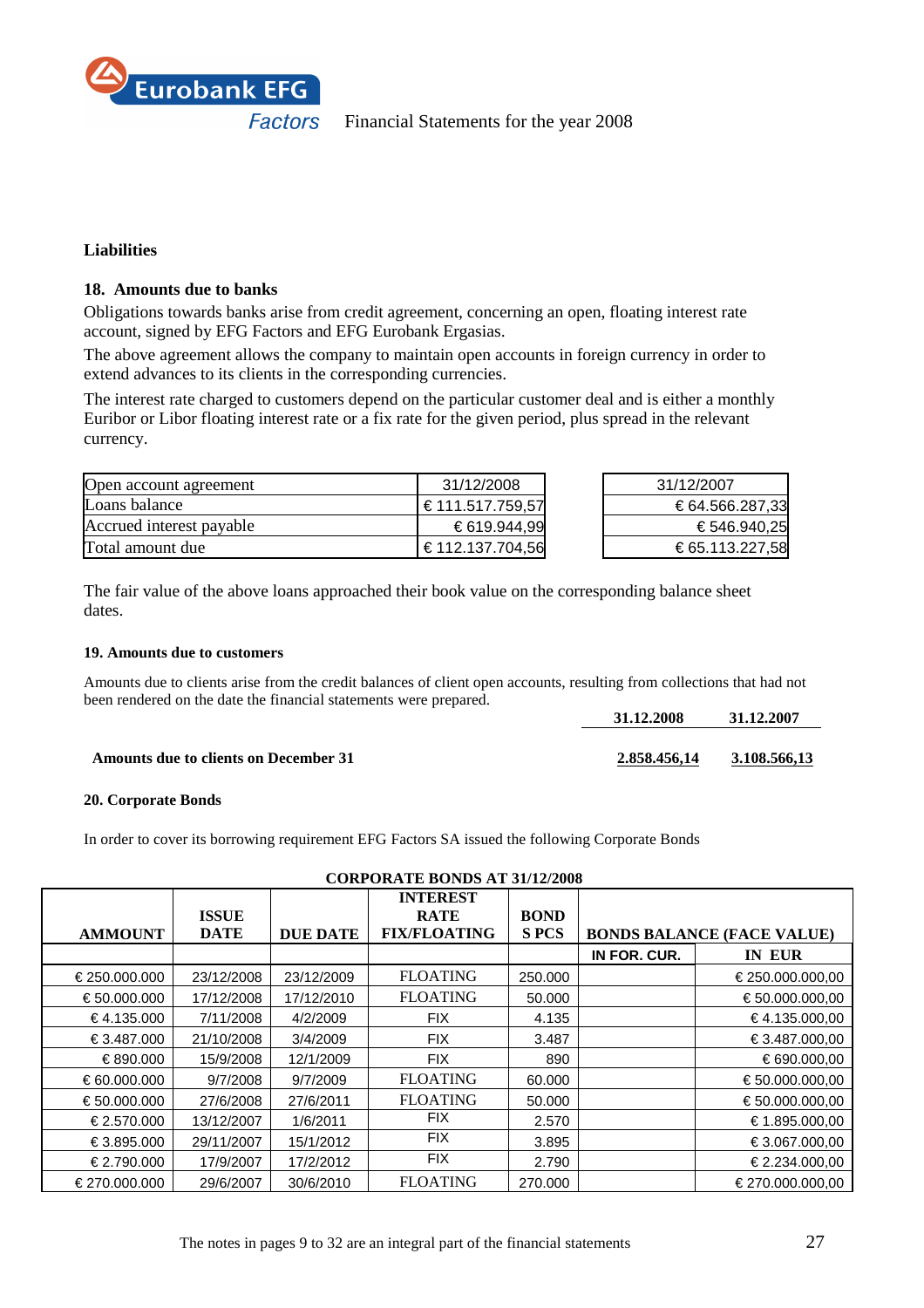

| € 650,000                                | 29/12/2006 | 31/05/09  | <b>FIX</b> | 65    |                 | € 130.000,00     |
|------------------------------------------|------------|-----------|------------|-------|-----------------|------------------|
| € 698,417,000                            |            |           |            |       |                 | € 685.638.000,00 |
|                                          |            |           |            |       |                 |                  |
| \$1.910.000,00                           | 2/12/2008  | 25/2/2009 | <b>FIX</b> | 1.910 | \$1.910.000,00  | € 1.372.422,22   |
| \$8.590.000,00                           | 10/11/2008 | 5/2/2009  | <b>FIX</b> | 8.590 | \$8.590.000,00  | € 6.172.307,26   |
| \$3.245.000,00                           | 22/10/2008 | 2/1/2009  | <b>FIX</b> | 3.245 | \$3.245.000,00  | € 2.331.680,68   |
| \$4.305.000,00                           | 17/10/2008 | 15/1/2009 | <b>FIX</b> | 4.305 | \$4.305.000,00  | € 3.093.339,08   |
| \$6.858.000,00                           | 30/9/2008  | 26/1/2009 | <b>FIX</b> | 6.858 | \$3.509.000,00  | € 2.521.376.73   |
| \$548.000,00                             | 11/7/2008  | 2/4/2009  | <b>FIX</b> | 548   | \$548.000,00    | € 393.763,02     |
| \$667.000,00                             | 13/6/2008  | 26/2/2009 | <b>FIX</b> | 667   | \$667.000,00    | €479.269,96      |
| \$6.700.000,00                           | 18/3/2008  | 11/3/2009 | <b>FIX</b> | 6.700 | \$6.700.000,00  | € 4.814.255,95   |
| \$32.823.000,00                          |            |           |            |       | \$29.474.000,00 | € 21.178.414,90  |
|                                          |            |           |            |       |                 |                  |
| <b>BONDS GENERAL TOTAL AT 31/12/2008</b> |            |           |            |       |                 | € 706.816.414,90 |

# **BONDS ACCRUED INTEREST AT 31/12/2008 € 625.038,08**

**BONDS TOTAL DUE AT 31/12/2008 € 707.441.452,98** 

| <b>CORPORATE BONDS AT 31/12/2007</b> |                             |                      |                                                       |                            |              |                                   |
|--------------------------------------|-----------------------------|----------------------|-------------------------------------------------------|----------------------------|--------------|-----------------------------------|
| <b>AMMOUNT</b>                       | <b>ISSUE</b><br><b>DATE</b> | <b>DUE DATE</b>      | <b>INTEREST</b><br><b>RATE</b><br><b>FIX/FLOATING</b> | <b>BOND</b><br><b>SPCS</b> |              | <b>BONDS BALANCE (FACE VALUE)</b> |
|                                      |                             |                      |                                                       |                            | IN FOR. CUR. | <b>IN EUR</b>                     |
| € 100.000.000.00                     | 31/12/2007                  | 30/6/2008            | <b>FLOATING</b>                                       | 100.000                    |              | € 100.000.000.00                  |
| € 2.570.000.00                       | 18/12/2007                  | $6/2008 -$<br>6/2011 | <b>FIX</b>                                            | 2.570                      |              | € 2.570.000,00                    |
| € 3.895,000,00                       | 29/11/2007                  | 15/1/2012            | <b>FIX</b>                                            | 3.895                      |              | € 3.867.000.00                    |
| € 26.000.000.00                      | 5/10/2007                   | 31/10/2007           | <b>FIX</b>                                            | 26                         |              | € 0.00                            |
| € 2.790.000.00                       | 17/9/2007                   | 17/2/2012            | <b>FIX</b>                                            | 2.790                      |              | € 2.754.000,00                    |
| € 270,000,000,00                     | 29/6/2007                   | 30/6/2010            | <b>FLOATING</b>                                       | 270                        |              | € 270,000,000,00                  |
| € 650,000,00                         | 29/12/2006                  | 30/11/08             | <b>FIX</b>                                            | 65                         |              | € 390,000,00                      |
| € 405.905.000,00                     |                             |                      |                                                       |                            |              | € 379.581.000.00                  |

| \$82.650.000,00 |            |           |            |        | € 56.255.104,82 |
|-----------------|------------|-----------|------------|--------|-----------------|
| \$3.150.000,00  | 4/12/2007  | 11/9/2008 | <b>FIX</b> | 3.150  | € 2.144.023.96  |
| \$19.750.000,00 | 21/12/2007 | 18/1/2008 | <b>FIX</b> | 19.750 | € 13.442.689.90 |
| \$19.750.000,00 | 21/12/2007 | 18/2/2008 | <b>FIX</b> | 19.750 | € 13.442.689,90 |
| \$22.500.000,00 | 28/12/2007 | 11/2/2008 | <b>FIX</b> | 22.500 | € 15.314.456,85 |
| \$9.600.000,00  | 28/12/2007 | 14/2/2008 | <b>FIX</b> | 9.600  | € 6.534.168,25  |
| \$7.900.000,00  | 31/12/2007 | 19/2/2008 | <b>FIX</b> | 7.900  | € 5.377.075,96  |

| <b>BONDS GENERAL TOTAL AT 31/12/2007</b>    | € 435.836.104,82 |
|---------------------------------------------|------------------|
| <b>BONDS ACCRUED INTEREST AT 31/12/2007</b> | € 130.749,51     |
| <b>BONDS TOTAL DUE AT 31/12/2007</b>        | € 435.966.854,33 |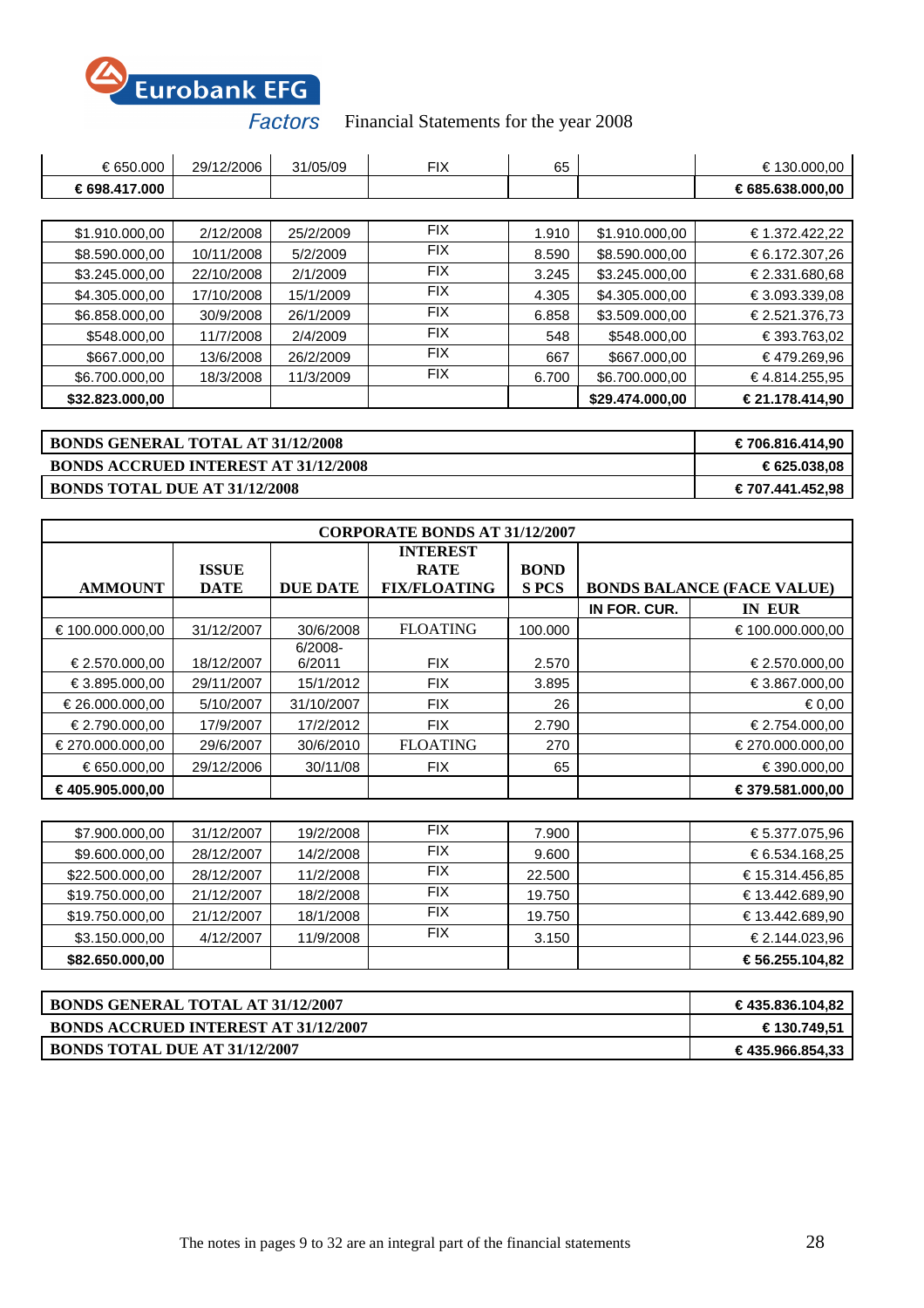

#### **21. Assets - Liabilities due to derivatives**

The company within 2006 entered interest rate swap agreement to be paid in 8 semi-annual equal instalments, the last due on February 2010, in order to hedge interest rate risks, the outstanding amount at 31.12.08 was € 513.202.53 (at 31.12.2007 the outstanding amount was  $\epsilon$  855.337,55

The valuation of derivatives at 31.12.2008 produces liability of  $(\text{\textsterling} 4.916.89)$  and at 31.12.2007 the valuation was an asset of  $\in$  5.435,94 respectively..

#### **22. Income tax liabilities**

|                            | 31.12.2008     | 31.12.2007      |
|----------------------------|----------------|-----------------|
| Current year income tax    | 2.187.277,57   | 2.043.698,18    |
| Less last year advancement | (1.299.495,39) | (1.266.061, 11) |
| Less witholded taxes       | (19.614.62)    | (28.908, 43)    |
| Income tax liabilities     | 868.167,56     | 748.728,64      |
|                            |                |                 |

# **23. Retirement benefit obligations**

|                                             | 31.12.2008    | 31.12.2007    |
|---------------------------------------------|---------------|---------------|
| Balance at January 1st                      | 58.448,00     | 50.530,00     |
| Provision for the period                    | 19.863,00     | 7.918,00      |
| Benefits paid                               |               |               |
| <b>Balance at December 31st</b>             | 78.311,00     | 58.448,00     |
| Expenses recognised in the income statement |               |               |
| Current service cost                        | 6.509,64      | 6.509,64      |
| Interest cost                               | 1.408,36      | 1.408,36      |
| Total, included in staff costs              | 7.918,00      | 7.918,00      |
|                                             | 2008          | 2007          |
| <b>Actuarial assumptions</b>                | $\frac{0}{0}$ | $\frac{0}{0}$ |
| Discount rate                               | 5,25          | 4,90          |
| Future salary increases                     | 3,50          | 3,50          |
| Inflation                                   | 2,50          | 2,50          |
| 24. Other liabilities                       | 31.12.2008    | 31.12.2007    |
| Social security organizations               | 90.162,96     | 81.442,46     |
| Accrued expenses                            | 381.263,34    | 483.298,70    |
| Suppliers                                   | 191.542,59    | 430.383,85    |
| <b>Other Liabilities</b>                    | 166.905,53    | 129.222,60    |
| Other tax liabilities                       | 1.982.828,53  | 1.315.383,69  |
| <b>Total</b>                                | 2.812.702,95  | 2.439.731,30  |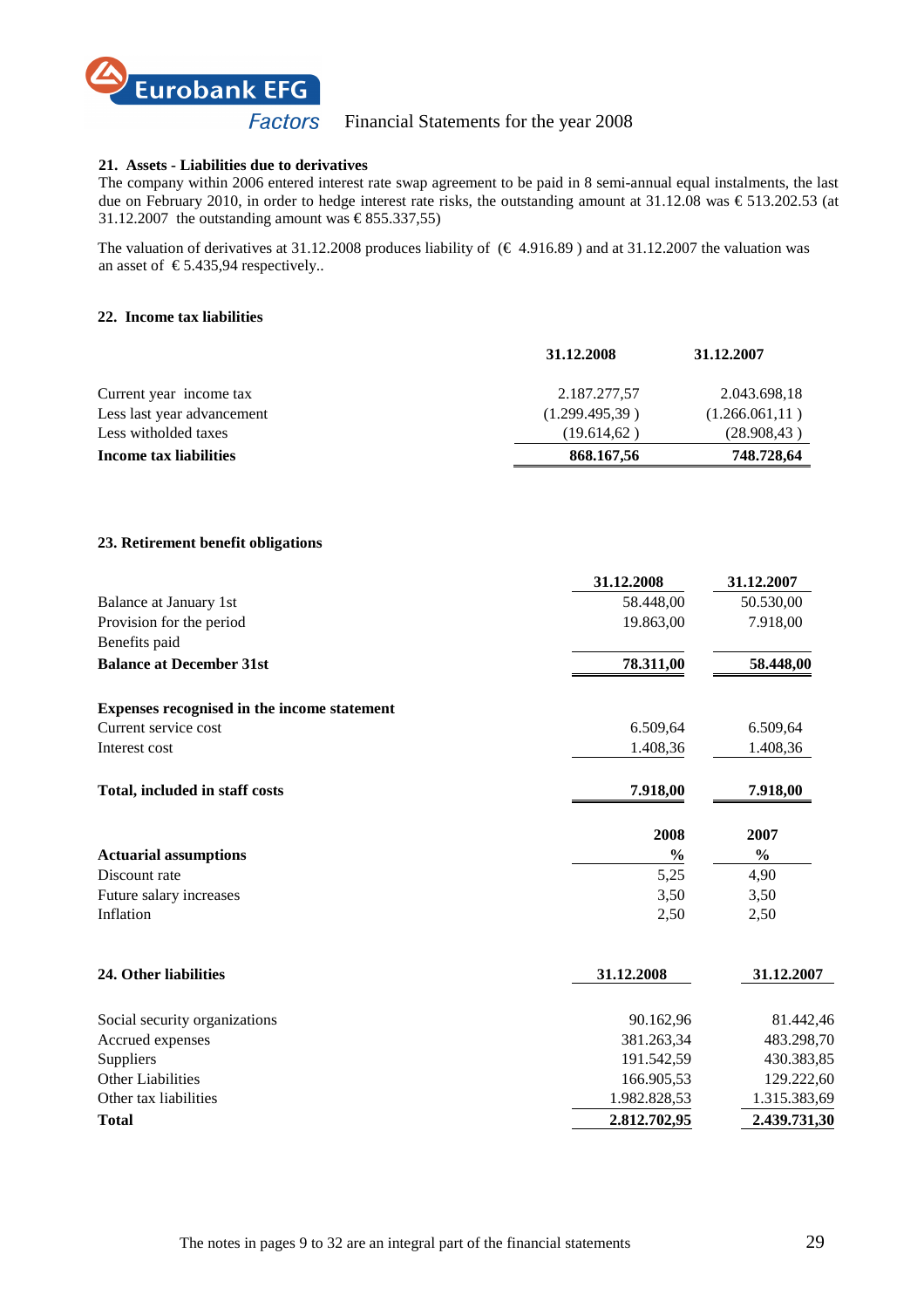

# **25. Share Capital**

By decision of the Extraordinary General Assembly of December 22<sup>nd</sup> 2008, the share capital of the company was increased by the sum of Euro 2,250,000, cash-financed through the issuance of 50,000 new shares with a nominal value of 45 euros each and a sale price of 300 euros each. In this manner, capital totaling Euro 15,000,000 was raised. The new shares include a share premium of Euro 12,750,000.00 and are incorporated in the "share premium" account. Thus, and after the above share capital increase, the share capital of the company amounted to Euro 22,950,000 divided into 510,000.00 shares with a nominal value of 45 euros each.

#### **26. Statutory reserve**

The company is required under Greek commercial law to retain a minimum of 5% from its net annual accounting profits as a statutory reserve.

Retention is not mandatory if the total statutory reserve exceeds 1/3 of the paid-in share capital. This reserve is not distributable throughout the entire lifespan of the company and is intended to cover any debit balances of the retained earnings account.

On 31.12.2008 the company statutory reserve amounted to € 1.567.304.90 (2007: € 1.140.155.69).

# **27. Retained earnings**

This account includes untaxed reserves at  $\epsilon$  62,74633 resulting from untaxed income that was not distributed and will not be distributed in the future, and, as a consequence, no deferred tax was calculated in accordance with IAS 12.

Total retained earnings on 31.12.2008 amounted to the sum of  $\in$  19,172,406.80 (2007:  $\in$  16,129,550.52).

# **28. Operational lease Commitments**

The Company leases various assets under operating lease agreements, whose cancellation incurs liability for the payment damages.

#### α**) Damage payable in case all leases are cancelled.**

| December 31st, 2008          |           | December 31st, 2007 |           |  |
|------------------------------|-----------|---------------------|-----------|--|
| Vehicles<br><b>Buildings</b> |           | <b>Buildings</b>    | Vehicles  |  |
| €                            | €         |                     | €         |  |
|                              |           |                     |           |  |
| 93.639,56                    | 18.723,69 | 119.840,00          | 17.166,00 |  |

#### **29. Related party transactions**

The Company is controlled by EFG Eurobank Ergasias (which is headquartered in Athens and is listed in the Athens Stock Exchange), which owns 100% of the Company's share capital. The ultimate parent company is EFG Bank European Financial Group, a bank incorporated in Switzerland.

All the related party transactions, are performed as common business practice and are based on trade rules..

| <b>Related party transactions</b> | 31.12.2008                   | 31.12.2008            |  |
|-----------------------------------|------------------------------|-----------------------|--|
|                                   | <b>EFG Eurobank Ergasias</b> | Other related parties |  |
| <b>Assets</b>                     |                              |                       |  |
| Receivables from banks            | 2.105.519,29                 | 106.720,42            |  |
| Other assets                      |                              |                       |  |
|                                   | 2.105.519,29                 | 106.720,42            |  |
|                                   |                              |                       |  |

# **Liabilities**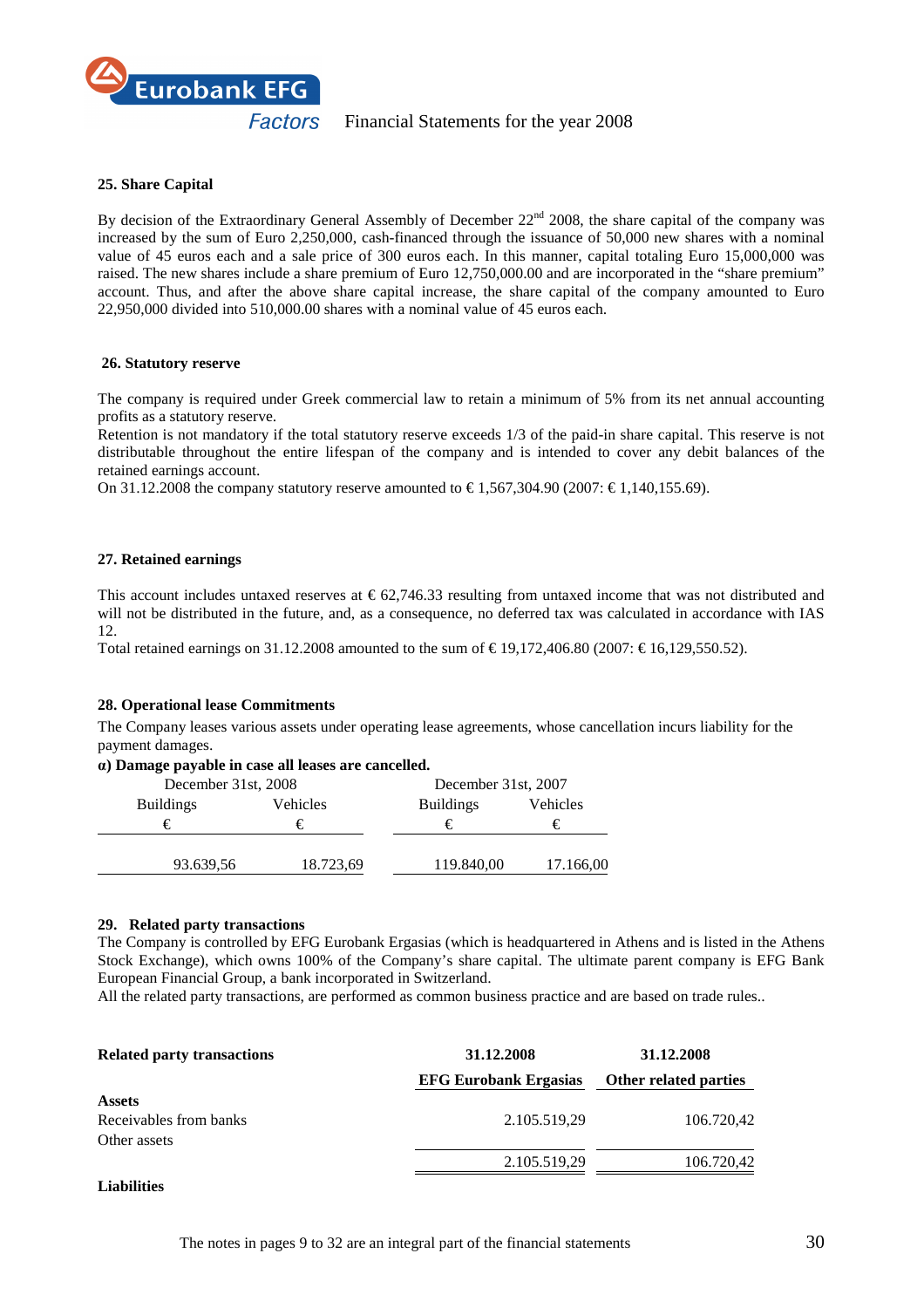

| Amounts due to banks                     | 111.966.847,65 | 37.417,05  |
|------------------------------------------|----------------|------------|
| Debt securities issued                   | 707.441.452,98 |            |
| Other liabilities                        |                |            |
|                                          | 819.408.300,63 | 37.417,05  |
| Memo accounts                            |                |            |
| Letters of credit on our behalf          | 795.311.972,42 |            |
|                                          |                |            |
| <b>Income</b>                            |                |            |
| Income from derivatives (swap)           | 27.960,97      | 4.653,20   |
| Interest income                          | 53.556,43      | 171.500,00 |
| <b>Commission Income</b>                 | 174.765,60     |            |
|                                          | 256.283,00     | 176.153,20 |
| <b>Expenses</b>                          |                |            |
| Interest and related expenses            | 20.120.775,65  | 17.387,32  |
| Interest expense from derivatives (swap) | 22.643,86      |            |
| Commission expenses                      | 96.624,63      |            |
| Administration expenses                  | 144.514,80     | 45.048,07  |
|                                          | 20.384.558,94  | 62.435,39  |

| <b>Related party transactions</b>        | 31.12.2007                   | 31.12.2007            |
|------------------------------------------|------------------------------|-----------------------|
|                                          | <b>EFG Eurobank Ergasias</b> | Other related parties |
| <b>Assets</b>                            |                              |                       |
| Receivables from banks                   | 2.006.798,88                 | 106.720,42            |
| Other assets                             |                              |                       |
|                                          | 2.006.798,88                 | 106.720,42            |
| <b>Liabilities</b>                       |                              |                       |
| Amounts due to banks                     | 65.113.227,58                |                       |
| Debt securities issued                   | 435.966.854,33               |                       |
| Other liabilities                        |                              |                       |
|                                          | 501.080.081,91               |                       |
| Memo accounts                            |                              |                       |
| Letters of credit on our behalf          | 331.645.000,00               |                       |
|                                          |                              |                       |
| <b>Income</b>                            |                              |                       |
| Income from derivatives (swap)           | 100.648,69                   |                       |
| Interest income                          | 278.057,00                   | 85.507,00             |
|                                          | 378.705,69                   | 85.507,00             |
| <b>Expenses</b>                          |                              |                       |
| Interest and related expenses            | 14.760.147,23                |                       |
| Interest expense from derivatives (swap) | 128.485,52                   |                       |
| Commission expenses                      | 66.700,00                    |                       |
| Administration expenses                  | 94.959,10                    | 4.085,00              |
|                                          | 15.050.291,85                | 4.085,00              |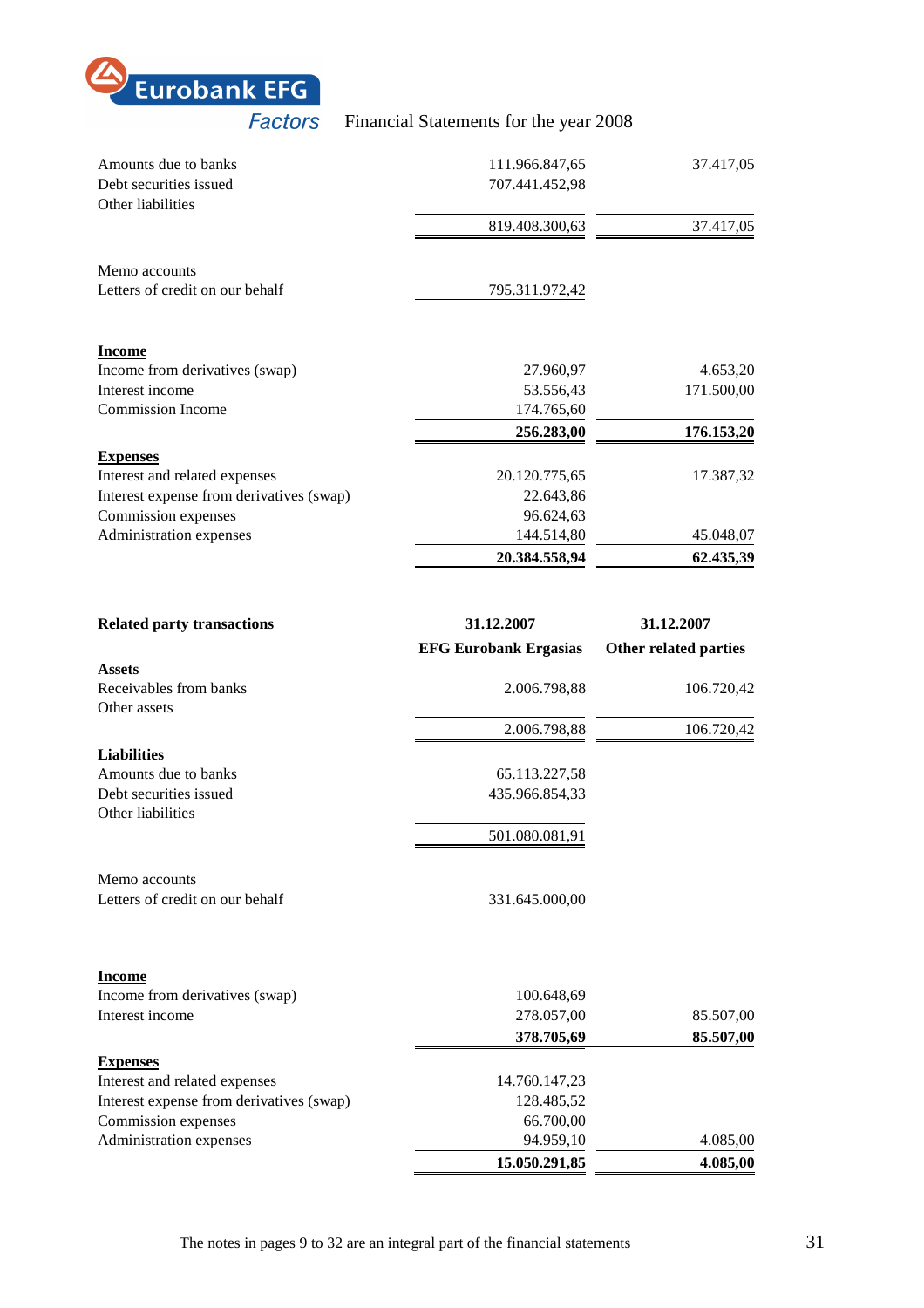

Transactions with other related parties concern the companies Be-Business Exchange SA, EFG Insurance Services SA, Eurobank Tekfen in Turkey,and Eurobank EFG Bulgaria.

The necessary financing cash flows of the company are covered with open account financing from the parent company EFG Eurobank Ergasias, the issuance of corporate bonds, or share capital increases.

| <b>Cash flows from financing activities</b> | $1/1 - 31/12/2008$ | $1/1 - 31/12/2007$ |
|---------------------------------------------|--------------------|--------------------|
| Corporate Bonds                             | 714.451.909,39     | 613.142.241,19     |
| Less - Corporate bonds repayments           | (443.471.599.31)   | (470.954.489,40)   |
| Less - Dividend payment                     | (5.000.000, 00)    | (3.600.000,00)     |
| Funds drawn from banks                      | 46.951.472,24      | (98.641.051,09)    |
| Capital increase less tax expenses          | 14.970.300,00      | 9.928.000,00       |
|                                             | 327.902.082,32     | 49.874.700,70      |

#### Key management compensation.

Salaries and other short-term benefits  $\epsilon$  452.400 ( $\epsilon$  468.048 in 2007)

#### **30. Contingent Liabilities**

# (a) Legal issues.

The Company's Management and its Legal Department judge that there are no outstanding cases, which may have a major impact on the Company's financial position.

(b) Taxation issues.

EFG FACTORS has been tax audited for the financial years including 2006, and therefore its tax liabilities have been finalized. The financial years 2007 and 2008 have not been tax audited, but the Company has made tax adjustments in order to determine taxable profits in accordance with income tax legislation.

# **31. Events after the balance sheet date.**

There are no events after the balance sheet date that have a significant impact on the Company's financial statements.